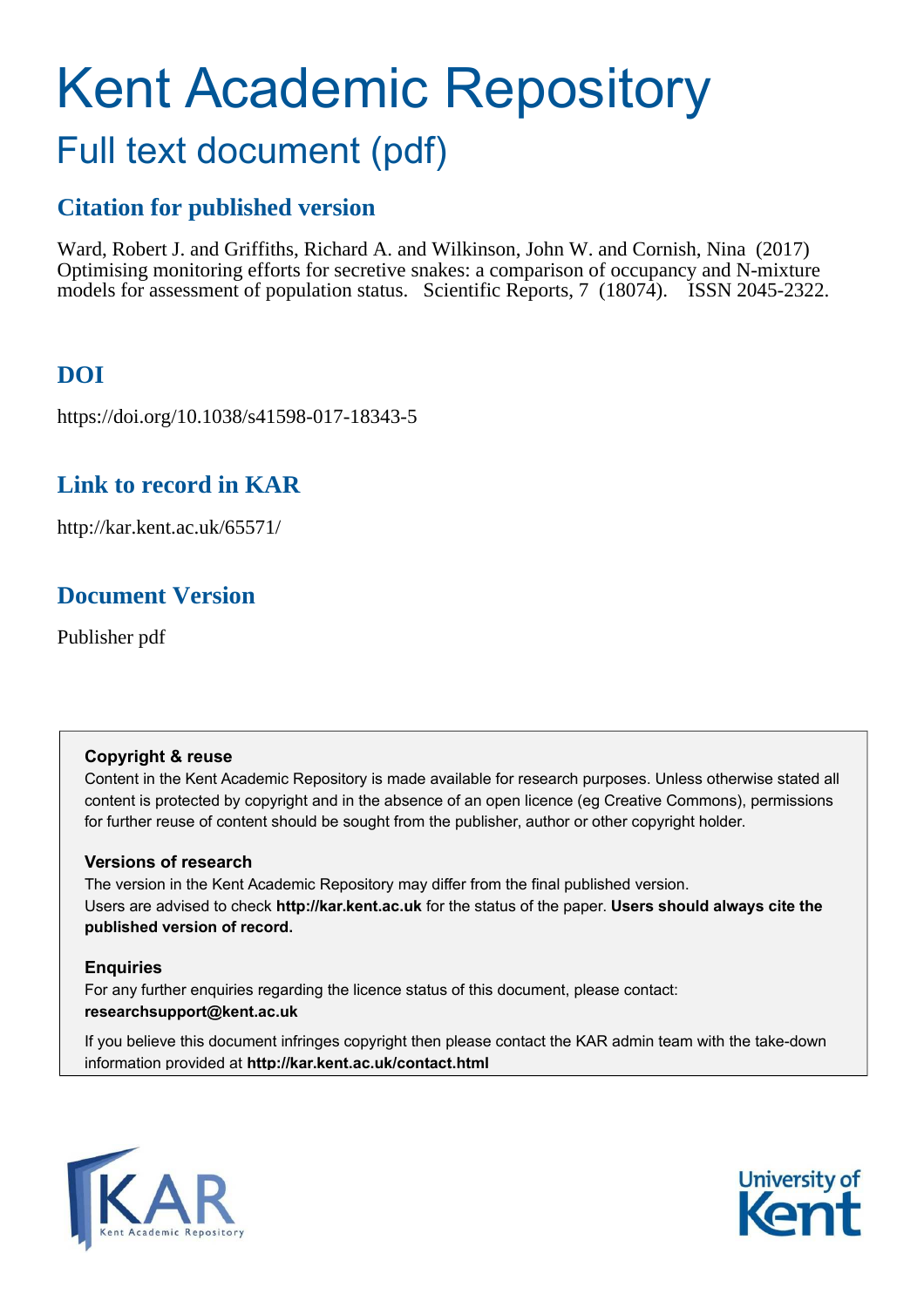# SCIENTIFIC REPERTS

Received: 17 May 2017 Accepted: 6 November 2017 Published online: 22 December 2017

# **OPEN** Optimising monitoring efforts for secretive snakes: a comparison of **occupancy and N-mixture models for assessment of population status**

<span id="page-1-0"></span> $\bf{Robert\ J. \ Ward\odot}^1$  $\bf{Robert\ J. \ Ward\odot}^1$  $\bf{Robert\ J. \ Ward\odot}^1$ , Richard A. Griffiths<sup>1</sup>, John W. Wilkinson<sup>2</sup> & Nina Cornish<sup>3</sup>

A fifth of reptiles are Data Deficient; many due to unknown population status. Monitoring snake populations can be demanding due to crypsis and low population densities, with insufficient recaptures for abundance estimation via Capture-Mark-Recapture. Alternatively, binomial N-mixture models enable abundance estimation from count data without individual identification, but have rarely been successfully applied to snake populations. We evaluated the suitability of occupancy and N-mixture **methods for monitoring an insular population of grass snakes ゅ***Natrix helvetica***) and considered**  covariates influencing detection, occupancy and abundance within remaining habitat. Snakes were **elusive, with detectability increasing with survey effort (mean:**  $0.33 \pm 0.06$  **s.e.m.). The probability of a transect being occupied was moderate (mean per kilometre: 0.44**  $\pm$  **0.19 s.e.m.) and increased** with transect length. Abundance estimates indicate a small threatened population associated to our transects (mean: 39, 95% CI: 20-169). Power analysis indicated that the survey effort required to detect occupancy declines would be prohibitive. Occupancy models fitted well, whereas N-mixture models showed poor fit, provided little extra information over occupancy models and were at greater risk of closure violation. Therefore we suggest occupancy models are more appropriate for monitoring snakes **and other elusive species, but that population trends may go undetected.**

Monitoring populations is crucial for informing conservation measures. The status of a population and the driv-ers influencing it are often assessed over time using measures of occupancy or abundance<sup>[1](#page-9-0)-3</sup>. These measures vary in terms of the quality and quantity of data needed, and the appropriate monitoring strategy for a population is often unclear<sup>[4,](#page-9-2)[5](#page-9-3)</sup>. The choice of monitoring strategy can result in different status assessments<sup>[4](#page-9-2)</sup> and must consider that population changes can occur through subpopulation colonisation and extinction, or a decline across the whole population<sup>[5](#page-9-3)</sup>. Occupancy can be assessed as the proportion of an area containing a species, based on repeated observations of presence or absence at a number of sites. Alternatively, abundance measures can make use of counts and vary in their logistical requirements<sup>[6](#page-9-4)</sup>.

Capture-Mark-Recapture (CMR), removal and distance-sampling are common methods for estimating abun-dance<sup>[7](#page-9-5)[,8](#page-9-6)</sup>, but are time-consuming and not always applicable<sup>[9](#page-9-7)-11</sup>. Indeed for some snake species, recaptures are often low<sup>[12,](#page-9-9)[13](#page-9-10)</sup>. Alternatively, low-cost methods that integrate imperfect detection into presence-absence<sup>[14](#page-9-11)</sup> and simple count methods (e.g., binomial N-mixture<sup>[9](#page-9-7)</sup>) are attractive and have been shown to provide reliable esti-mates of occupancy and abundance respectively without the need for individual identification of animals<sup>[3](#page-9-1),[14,](#page-9-11)[15](#page-9-12)</sup>. Furthermore, as counts are oten conducted simultaneously with presence-absence surveys, estimating abundance from counts may require little additional survey efort. With an appropriate level of survey efort, both methods can be used for rare or cryptic populations where detections are low and other, more intensive methods would be unsuitable<sup>[6](#page-9-4),[9](#page-9-7),[14](#page-9-11),[16](#page-9-13)</sup>.

The design of an optimal monitoring scheme can require a choice between measuring occupancy or abun-dance, and must consider the economic and logistical costs associated with each approach<sup>[3](#page-9-1)-5</sup>. The two measures

<sup>1</sup>Durrell Institute of Conservation and Ecology, School of Anthropology and Conservation, University of Kent, Canterbury, CT2 7NR, Kent, UK. <sup>2</sup>Amphibian and Reptile Conservation, 655a Christchurch Road, Bournemouth, BH1 4AP, Dorset, UK. 3Department of the Environment, States of Jersey, Howard Davis Farm, La Route de la Trinite, Trinity, JE3 5JP, Jersey. Correspondence and requests for materials should be addressed to R.J.W. (email: rjw53@ kent.ac.uk)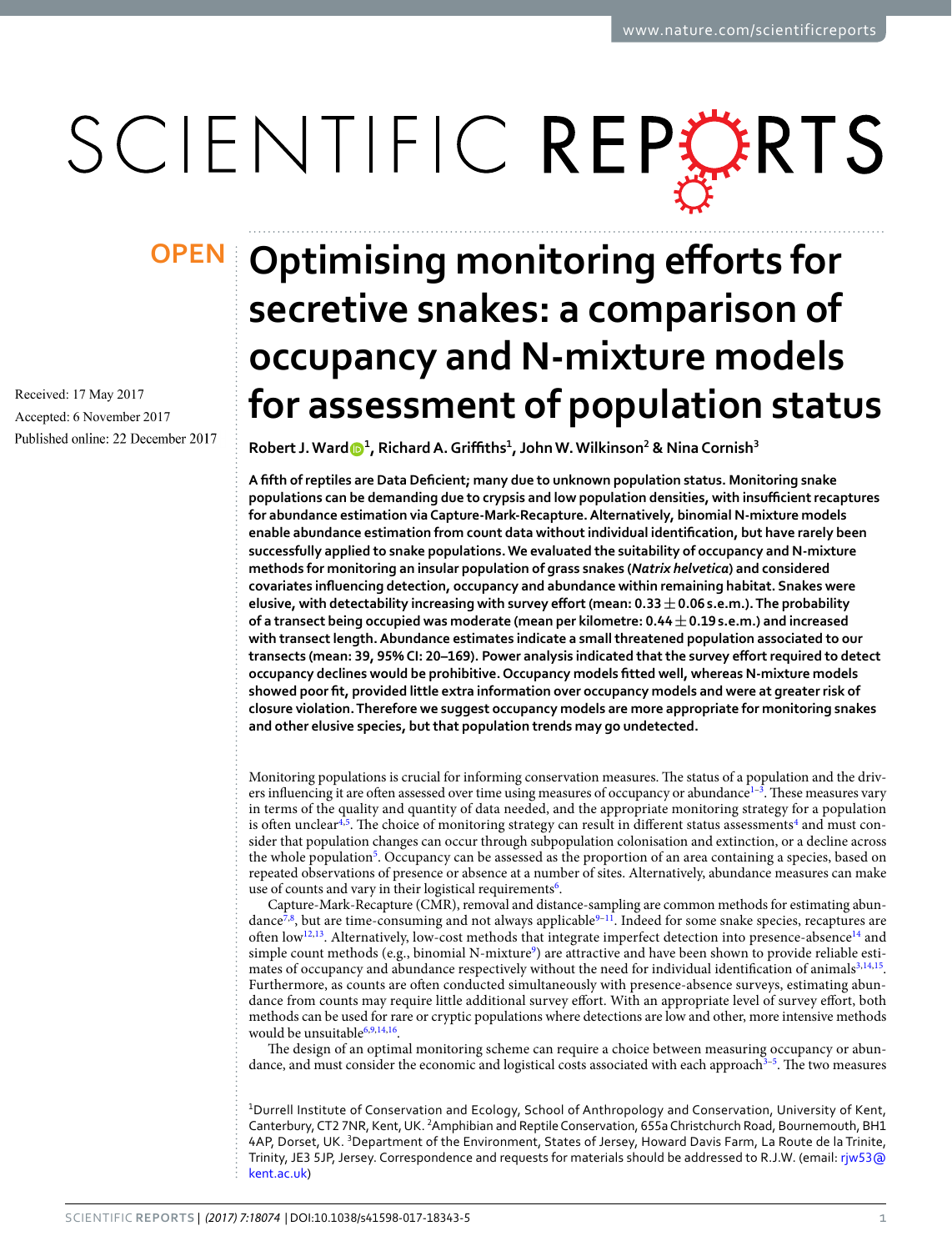<span id="page-2-0"></span>



are closely related but do not provide the same information $16-18$  $16-18$ . Moreover, occupancy and abundance can be driven by disparate biotic and abiotic factors, and may therefore be complementary in assessing population status and change whilst informing conservation measures. Occupancy methods may fail to detect changes in population size and therefore underestimate extinction risk if changes in occupancy and abundance are occurring at different rates<sup>[19](#page-9-15)</sup> (but see ref.<sup>[4](#page-9-2)</sup>). However, they are cost-effective, can aid conservation assessment and be used to monitor cryptic taxa such as snakes<sup>[3](#page-9-1),[16](#page-9-13),[20](#page-9-16),[21](#page-9-17)</sup>. Alternatively, abundance measures can provide information about population size but tend to require greater resources<sup>[5](#page-9-3),[18](#page-9-14)</sup>, high species detectability<sup>[6](#page-9-4)[,22](#page-9-18)</sup> and more stringent model-ling assumptions<sup>[3](#page-9-1)[,9](#page-9-7)</sup>.

A ith of reptiles are considered threatened, and a further ith Data Deicient, due largely to limited data on population trends<sup>[19](#page-9-15)</sup>. Declines have occurred at global<sup>[23](#page-9-19)</sup> and regional levels<sup>[24](#page-9-20)</sup>, and there is growing concern over potential widespread snake declines<sup>[25](#page-9-21),[26](#page-9-22)</sup> with a poor understanding of the underlying causes<sup>[8](#page-9-6)[,23](#page-9-19)[,26](#page-9-22)[,27](#page-9-23)</sup>. Bridging the gap in reptile threat assessment is challenging, with evolutionary and biological traits inluencing both extinction risk and our ability to gather appropriate information[28](#page-9-24)[,29](#page-9-25). Attempts to monitor these populations are oten carried out by regional or national organisations, such as those in the UK $^{30}$  $^{30}$  $^{30}$  and the Netherlands<sup>[22](#page-9-18)</sup>. Because of inherent low detectability, reptile surveys oten combine visual surveys and the placement of artiicial cover objects  $(ACOs)$  along transects<sup>[31](#page-9-27)</sup>, which limits the application of traditional distance-sampling approaches.

Snakes have some of the lowest detection rates among reptiles<sup>[16](#page-9-13)</sup> (perhaps with the exception of fossorial taxa such as Amphisbaenia<sup>[19,](#page-9-15)[29](#page-9-25)</sup>). They can occur at low densities, have wide ranges, cryptic colouration and behaviour, and are often unobservable due to their chosen habitats<sup>[16](#page-9-13)</sup>. They are therefore particularly difficult to study<sup>[32](#page-9-28)</sup>, and previous work has often struggled to attain reliable estimates of snake occupancy, detection and abundance<sup>[13,](#page-9-10)[27,](#page-9-23)[33](#page-9-29)</sup>. This highlights a need to identify the most appropriate tools for monitoring snake populations and optimising detectability<sup>[16](#page-9-13),[19](#page-9-15),[26](#page-9-22)</sup> in order to reduce Data Deficiency in this group.

We test the application of two low-cost approaches to monitoring; occupancy<sup>[14](#page-9-11)</sup> and binomial N-mixture models<sup>[9](#page-9-7)</sup> (a count-based method), on two years of survey data of a rare, insular population of grass snakes in Jersey (British Channel Islands)<sup>[30](#page-9-26)[,34](#page-9-30)</sup>. Previous studies of other grass snake populations have found them to be stable<sup>[26](#page-9-22)</sup> or in decline<sup>[35](#page-9-31)</sup>. However, the species is known to be wide-ranging<sup>[36](#page-9-32)</sup> and elusive with low to moderate detectability<sup>[20](#page-9-16)[,26](#page-9-22)</sup>, making it difficult to monitor<sup>[33](#page-9-29)</sup>. The status of Jersey's grass snake population is unknown, and is currently monitored using an occupancy framework under the National Amphibian and Reptile Recording Scheme (NARRS). However, this citizen science scheme recorded only four grass snakes in Jersey between 2007 and 2012<sup>[30](#page-9-26)</sup> and is likely to have underestimated the species' distribution. Therefore we assessed the ability of the NARRS protocol to detect grass snakes and changes in its population, and provide recommendations for future monitoring efforts.

## <span id="page-2-1"></span>**Results**

A total of 12,335 ACOs and 613 km of transects were surveyed across the whole study period. We recorded 51 snake observations with an average of one observation every two to three surveys (mean per survey:  $0.39 \pm 0.07$  s.e.m., range: 0–4), and an average of 2.68 ( $\pm 0.84$  s.e.m., range: 0–12) observations per transect in a season. Only 8.3% of survey visits resulted in counts >1. Three observations were sloughed skins and one a carcass. ACOs proved efective in aiding detection, with 76.5% of observations occurring beneath them. A further 15.7% of detections were of basking individuals and 3.9% of active snakes.

**Detection and occupancy.** Snakes were detected at 11 out of 19 study sites, with no changes in observed occupancy between years (Fig. [1](#page-1-0)). Goodness-of-it tests indicated good model it, and ranking identiied one top detection and one top occupancy model with ∆AICc < 2 (Table [1\)](#page-2-0). Mean detectability (i.e., the probability of detecting at least one grass snake along a transect during a single survey if they were present, p) was estimated at 0.33 ( $\pm$ 0.06 s.e.m.) which was greater than our observed detection rate of 0.25 ( $\pm$ 0.04 s.e.m) across all surveys (including from potentially unoccupied sites). The mean estimate of occupancy  $(\psi)$  per km of transect was 0.44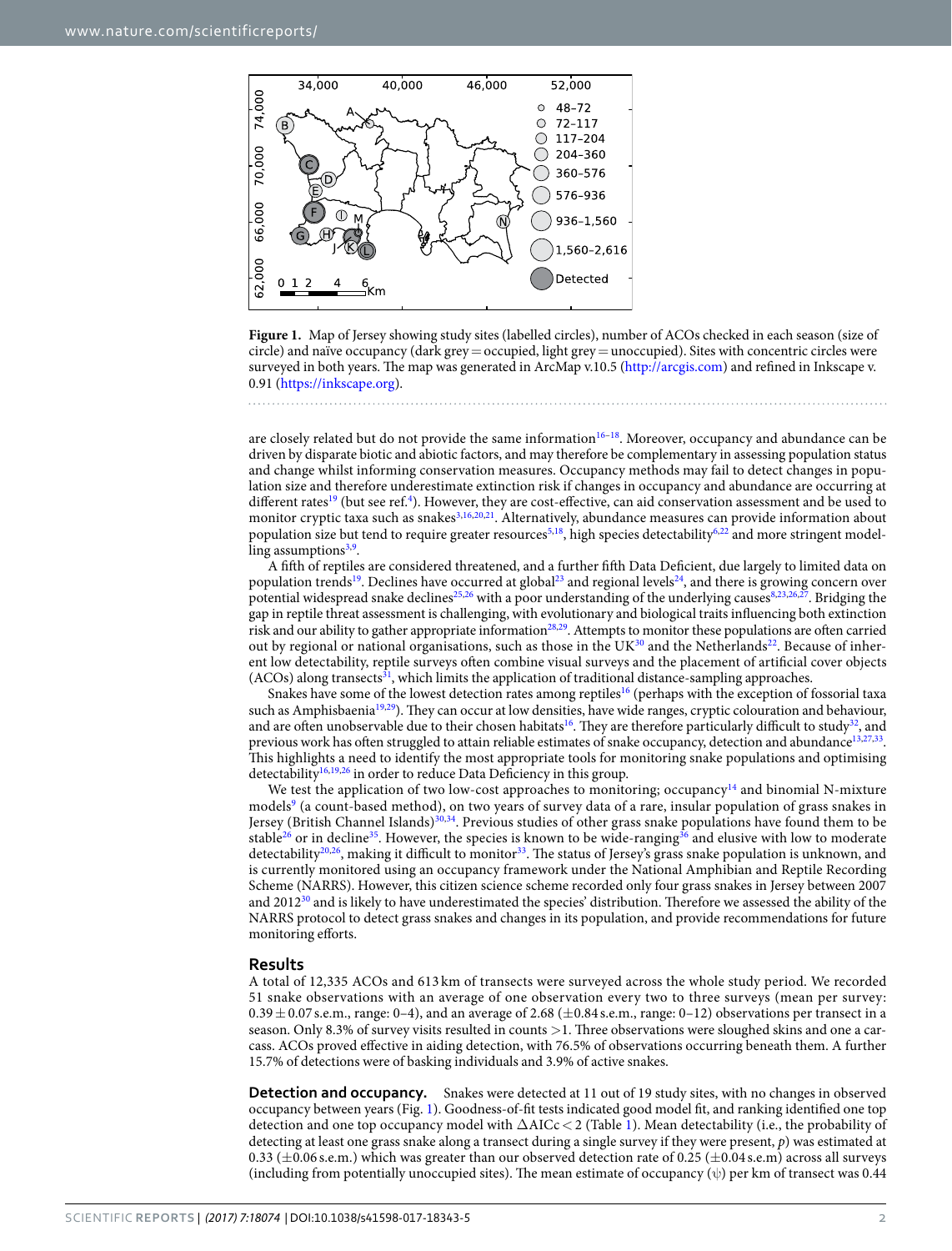<span id="page-3-0"></span>

|                              |                |         |                   |         |          |            | Goodness-of-fit |      |           |
|------------------------------|----------------|---------|-------------------|---------|----------|------------|-----------------|------|-----------|
| Model                        | $\overline{N}$ | $AICc*$ | $\triangle$ AICc* | $W_i^*$ | LL       | Prediction | $\chi^2$        | p    | $\hat{c}$ |
| detection                    |                |         |                   |         |          |            |                 |      |           |
| $p(ACOs)$ , $\psi$ (habitat) | 6              | 124.31  | 0.00              | 0.55    | $-55.82$ | 0.33(0.06) | 291.64          | 0.80 | 0.84      |
| occupancy (per km)           |                |         |                   |         |          |            |                 |      |           |
| $p(ACOs), \psi(.)$           | 3              | 127.88  | 0.00              | 0.65    | $-60.14$ | 0.44(0.19) | 325.41          | 0.63 | 0.91      |
| abundance (per km)           |                |         |                   |         |          |            |                 |      |           |
| $p(.)$ , $\lambda(.)$        | 3              | 166.11  | 0.00              | 0.42    | $-79.26$ | 0.44(0.14) | 250.09          | 0.01 | 1.96      |

**Table 1.** Top models ( $\triangle$ AICc < 2) of detection (p), occupancy per km ( $\psi$ ) and abundance per km ( $\lambda$ ) for grass snakes in Jersey. Parameters  $(p, \psi \text{ and } \lambda)$  were constant (.) or allowed to vary with covariates. Due to the small sample size, models are ranked by their AICc and weight  $(w_i)$ . Models are shown for number of observations set to 132 (total number of surveys) for detection and 19 (number of sites) for occupancy and abundance. All models include an ofset for transect length on occupancy or abundance. N is number of parameters in the model and LL the log-likelihood. The mean prediction and its standard error are shown for each parameter. Goodness-of-it statistics are also shown. \*Due to overdispersion, the abundance model rankings are instead QAICc, ∆QAICc and QAICc weight.



**Figure 2.** Predicted (**a**) detection and (**b**) occupancy probabilities based on top models (Table [1](#page-2-0)) with number of ACOs from 0–500 (**a**) or transect length from 0–20 km (**b**). Models shown are (**a**) p(ACOs), ψ(habitat) and (**b**)  $p$ (ACOs),  $\psi$ (.). Grey lines indicate 95% confidence intervals. Vertical dotted lines show mean (left) and maximum (right) (a) number of ACOs or (b) transect lengths used in this study. The figure was generated in R (R Core Team (2015). R: A language and environment for statistical computing. R Foundation for Statistical Computing, Vienna, Austria. URL: [https://www.R-project.org/\)](https://www.R-project.org/) using package ggplot2 v. 2.2.1[68](#page-10-0) and reined in Inkscape v. 0.91 (<https://inkscape.org>).

 $(\pm 0.19 \text{ s.e. m.})$ . However, the probability of a transect being occupied increased with its length (Fig. [2](#page-2-1)) and the mean probability of any site's total transect length being occupied was 0.67 (±0.05 s.e.m.; Table [2](#page-3-0)), which was higher than our naïve transect occupancy of 0.58 (Fig. [1](#page-1-0)).

Occupancy and detection estimates were variable between sites. For sites surveyed in both years, estimates of occupancy were fairly stable between years whereas detection varied with survey efort (Table [2](#page-3-0)). However, site L had a much lower occupancy probability in 2015 due to a 75.9% reduction in transect length. Detection increased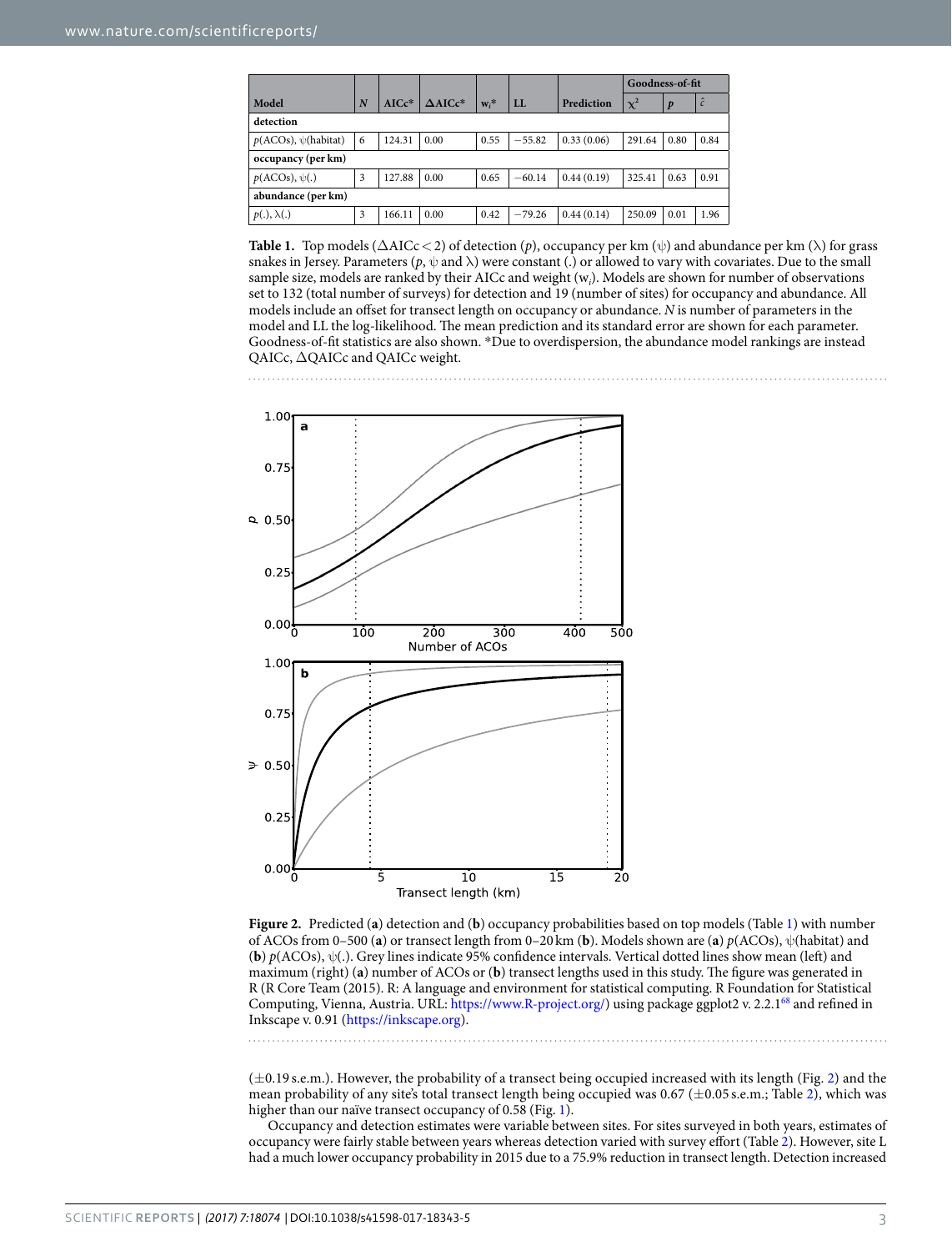| <b>Site</b>    | Year | <b>Habitat<sup>a</sup></b> | Area<br>(ha) | K              | ACOs | <b>Transect</b><br>length (km) | $\boldsymbol{p}$    | $\psi$              | $\lambda$    |
|----------------|------|----------------------------|--------------|----------------|------|--------------------------------|---------------------|---------------------|--------------|
| A              | 2015 | SC.                        | 8.10         | 3              | 39   | 2.91                           | $0.23(0.13 - 0.36)$ | $0.69(0.33 - 0.91)$ | $0.67(0-3)$  |
| B              | 2014 | SC                         | 75.91        | 8              | 90   | 6.07                           | $0.32(0.22 - 0.44)$ | $0.82(0.50 - 0.96)$ | $0.47(0-2)$  |
| $\mathsf{C}$   | 2014 | DGr                        | 36.99        | 8              | 117  | 6.40                           | $0.38(0.27 - 0.50)$ | $0.83(0.51 - 0.96)$ | $2.94(2-5)$  |
| $\overline{C}$ | 2015 | DGr                        | 36.50        | 6              | 238  | 10.53                          | $0.64(0.43 - 0.81)$ | $0.89(0.64 - 0.97)$ | $7.94(5-11)$ |
| D              | 2014 | SC.                        | 23.19        | 8              | 72   | 3.41                           | $0.29(0.19 - 0.41)$ | $0.72(0.36 - 0.92)$ | $0.27(0-2)$  |
| E              | 2014 | AGr                        | 29.63        | 8              | 34   | 1.12                           | $0.22(0.13 - 0.36)$ | $0.46(0.16 - 0.80)$ | $0.09(0-1)$  |
| F              | 2014 | DGr                        | 65.72        | 8              | 195  | 8.77                           | $0.55(0.38 - 0.71)$ | $0.87(0.59 - 0.97)$ | $5.44(4-8)$  |
| $\mathbf{F}$   | 2015 | DGr                        | 65.64        | 6              | 436  | 19.10                          | $0.92(0.62 - 0.99)$ | $0.94(0.76 - 0.99)$ | $8.06(5-12)$ |
| G              | 2014 | SC                         | 38.81        | 8              | 81   | 4.19                           | $0.30(0.20 - 0.43)$ | $0.76(0.41 - 0.94)$ | $1.33(1-3)$  |
| H              | 2014 | RGr                        | 29.53        | 8              | 45   | 4.51                           | $0.24(0.14 - 0.37)$ | $0.78(0.43 - 0.94)$ | $0.35(0-2)$  |
| I              | 2015 | AGr                        | 3.89         | $\overline{4}$ | 51   | 1.76                           | $0.25(0.15 - 0.38)$ | $0.58(0.23 - 0.86)$ | $0.33(0-2)$  |
|                | 2014 | SC                         | 10.48        | 8              | 60   | 2.20                           | $0.26(0.17-0.39)$   | $0.63(0.27-0.89)$   | $1.54(1-3)$  |
|                | 2015 | SC                         | 10.48        | 6              | 110  | 4.86                           | $0.36(0.25 - 0.48)$ | $0.79(0.45 - 0.95)$ | $4.14(2-7)$  |
| K              | 2014 | SC                         | 15.77        | 8              | 42   | 2.80                           | $0.23(0.14 - 0.37)$ | $0.68(0.32 - 0.91)$ | $0.22(0-1)$  |
| L              | 2014 | SC                         | 37.54        | 8              | 90   | 6.07                           | $0.32(0.22 - 0.44)$ | $0.82(0.5 - 0.96)$  | $1.79(1-4)$  |
| $\mathbf{L}$   | 2015 | SC                         | 3.61         | 6              | 46   | 1.46                           | $0.24(0.14 - 0.37)$ | $0.53(0.19 - 0.84)$ | $1.18(1-2)$  |
| M              | 2014 | RGr                        | 1.01         | 8              | 6    | 0.28                           | $0.18(0.09 - 0.33)$ | $0.18(0.04 - 0.50)$ | $1.08(1-2)$  |
| M              | 2015 | RGr                        | 1.01         | 5              | 18   | 0.44                           | $0.20(0.10 - 0.34)$ | $0.25(0.07-0.61)$   | $1.07(1-2)$  |
| N              | 2014 | AGr                        | 36.06        | 8              | 36   | 1.62                           | $0.22(0.13 - 0.36)$ | $0.56(0.21 - 0.85)$ | $0.13(0-1)$  |

<span id="page-4-0"></span>**Table 2.** Study sites in Jersey, Channel Islands sampled in 2014 and 2015 showing: year sampled, dominant habitat type, site area in hectares (ha), number of surveys (K), number of ACOs and length of transect surveyed in kilometres (km). Transect-specific estimates of detection  $(p)$ , occupancy  $(\psi)$ , and abundance  $(\lambda)$  are shown with 95% confidence intervals. <sup>a</sup>Habitat classifications;  $AGr =$  Amenity grassland,  $DGr =$  Dune grassland,  $RGr = Rough$  grassland,  $SC = Scrub$ .

with survey effort (number of ACOs) (Fig. [2](#page-2-1)), whereas occupancy showed no influence of covariates (Table [1](#page-2-0)). We failed to identify any environmental covariates that reliably described detection.

**Abundance.** All model mixtures gave similar predictions, AICc rankings and showed evidence of poor performance and overdispersion (see Supplementary Table S1). However, we continue with the use of the Poisson distribution for estimating abundance  $(\lambda)$  as the negative binomial mixture can often be unreliable<sup>[17](#page-9-33),[37](#page-9-34)</sup>. A single model giving constant detection and abundance had  $\Delta QAICc \leq 2$  (Table [1](#page-2-0)).

Transect-specific empirical Bayes estimates of abundance were typically low (mean:  $2.05 \pm 0.58$  s.e.m., range: 0.1–8.1; Table [2\)](#page-3-0). Collectively they provided a total estimated abundance of 39 (95% CI: 20–169) snakes associated with the study transects. For sites surveyed in both years, estimated abundance was consistent for sites L and M, but varied between years due to changes in transect length for other sites (Table [2](#page-3-0)). During the study, 43 unique individual snakes were identified based on ventral patterns. Therefore we are able to raise our lower confidence bound of total abundance across transects to 43 individuals.

**Survey effort requirements and recommendations.** The number of survey visits required to have con-fidence in species absence is highly dependent upon survey effort and associated species detectability (Figs [2](#page-2-1)–[3](#page-4-0)). With our mean survey effort of 95 ACOs per site and a predicted detection  $(p)$  of 0.33 (95% CI: 0.23–0.45), four (95% CI: 3–6), six (95% CI: 4–9) or seven (95% CI: 5–12) site surveys would be needed for 80, 90 or 95% conidence of absence respectively. In comparison, the current NARRS survey efort of 10 ACOs per site gives a detection estimate of  $p = 0.19$  (95% CI: 0.10–0.33) and would require eight (95% CI: 4–16), 11 (95% CI: 6–23) or 15 (95% CI: 7–30) surveys for the same three levels of conidence of absence. For the surveys conducted in this study, at the 80% confidence level, four of the 19 sites were not surveyed sufficiently to declare absence with confidence (Table [2\)](#page-3-0). This increased to nine sites requiring further surveys for 90% confidence and 13 sites for 95% conidence. Snakes were not detected at six of these 13 sites, so we should not declare them absent without further survey effort.

<span id="page-4-1"></span>For NARRS to be able to detect an occupancy decline with 80% power, we found the number of survey sites needed to be prohibitively large given the current sampling of  $\leq$ 50 sites per six-year cycle. For example, with the current Jersey NARRS efort of ca. 10 ACOs per site and four surveys, 709 sites (95% CI: 222–3166) are needed within a six-year cycle to detect a 30% decline. By increasing the number of sites surveyed within each survey cycle, the number of ACOs at each survey site or the number of times a site is surveyed, the ability to detect smaller declines improves. To detect any decline with four surveys at  $\leq$ 50 sites per sampling period (mean number of sites needed: 76, 95% CI: 49–160) and 80% power, at least 90 ACOs are needed per site, and even then a 50% decline may go undetected. A more achievable level of survey efort would be a design where 57 (95% CI: 41–138) sites are surveyed within each cycle with 30 ACOs and eight repeat visits; but this would still only permit a 50% decline to be detected (Fig. [4;](#page-4-1) Supplementary Table S2).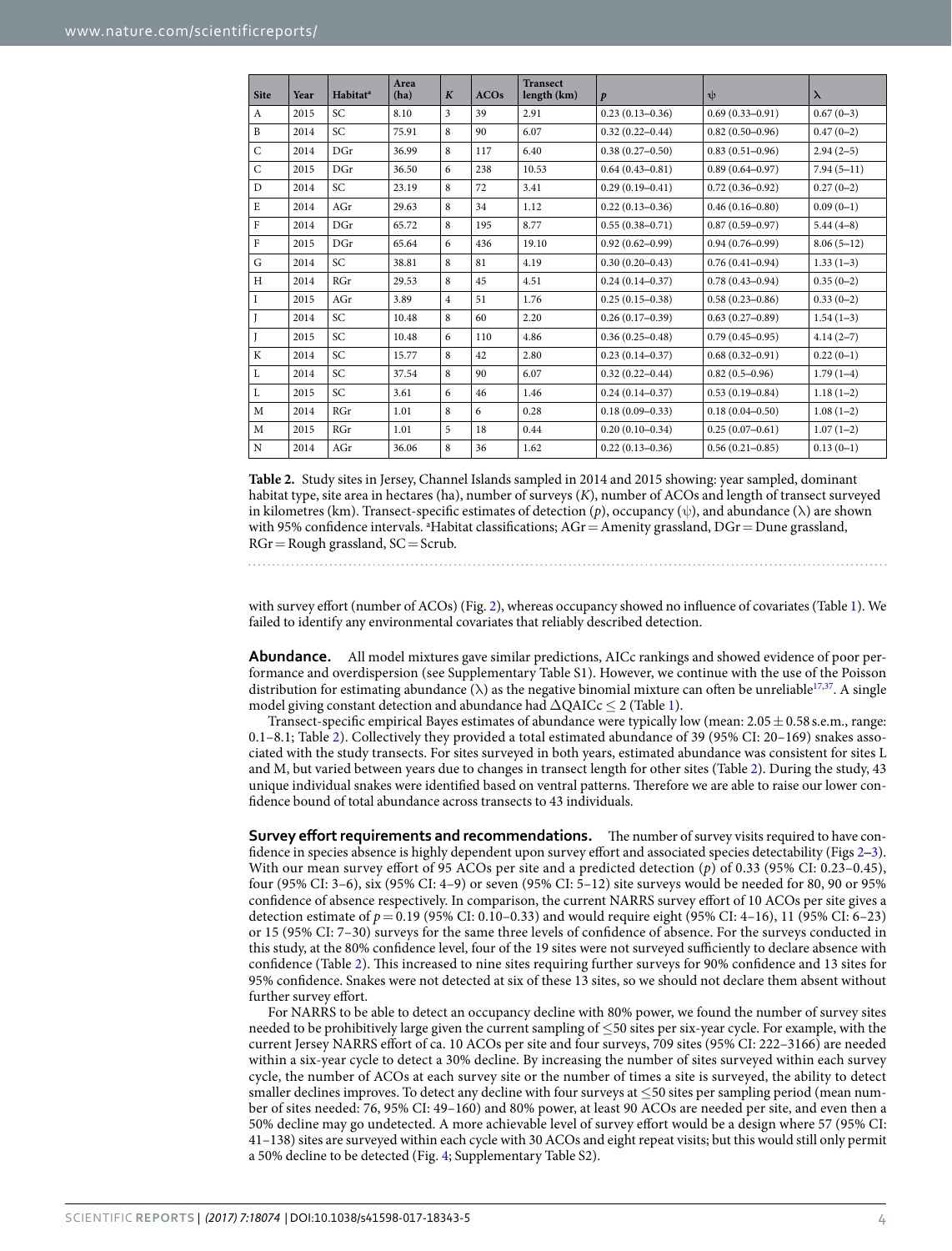

**Figure 3.** Number of survey visits (K) required to determine species presence along a transect with a given probability with number of ACOs from 0–500. Grey lines show 95% conidence. Vertical dotted lines show mean (left) and maximum (right) number of ACOs used in this study. The figure was generated in R (R Core Team (2015). R: A language and environment for statistical computing. R Foundation for Statistical Computing, Vienna, Austria. URL: <https://www.R-project.org/>) using package ggplot2 v. 2.2.1[68](#page-10-0) and reined in Inkscape v. 0.91 ([https://inkscape.org\)](https://inkscape.org).



**Figure 4.** Number of survey sites required to detect a decline in occupancy (ψ) at diferent levels of survey efort (numbers of ACOs) with varying proportional changes (R) in occupancy at a power of 0.8, and (**a**) four, (**b**) six or (**c**) eight survey visits (K). Figure displays number of sites required when alpha is set to 0.05 with bars showing 95% confidence intervals. The figure was generated in R (R Core Team (2015). R: A language and environment for statistical computing. R Foundation for Statistical Computing, Vienna, Austria. URL: [https://](https://www.R-project.org/) [www.R-project.org/](https://www.R-project.org/)) using package ggplot2 v. 2.2.1[68](#page-10-0) and reined in Inkscape v. 0.91 (<https://inkscape.org>).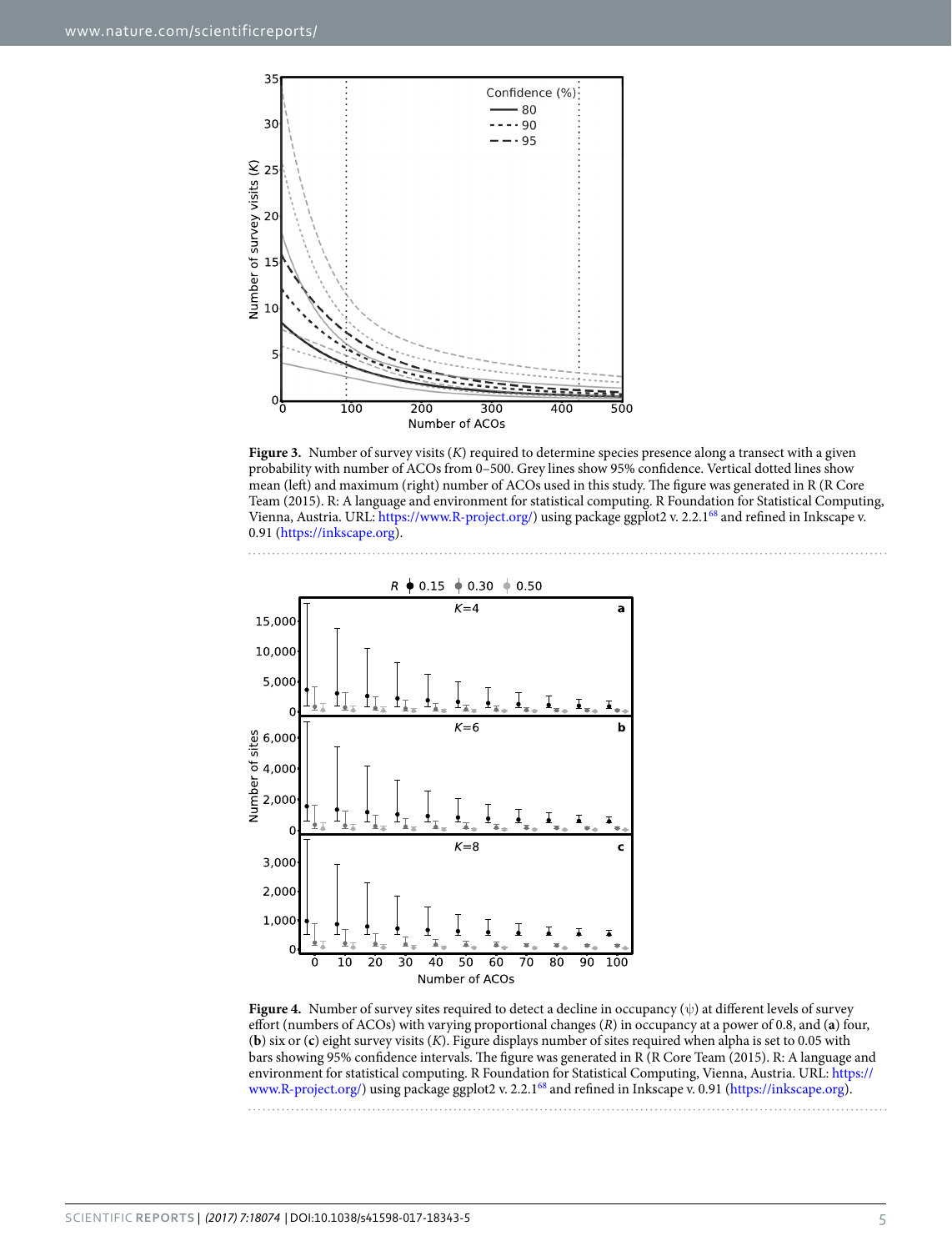## **Discussion**

We applied two commonly used methods for assessing population status in long-term monitoring programmes to a population of cryptic and elusive snakes and estimated their site occupancy, detectability and local abundance. Our findings suggest that both occupancy and N-mixture models can be used to assess the current status of popu-lations with small sample sizes. However, statistical power to detect occupancy declines will be poor<sup>[38](#page-10-1)</sup> and parameter estimates may exhibit wide conidence limits. Unlike some previous studies, we did not encounter problems with N-mixture models yielding confidence limits including zero<sup>[39](#page-10-2)</sup> or convergence issues<sup>[6](#page-9-4)</sup>. Nevertheless, although occupancy models showed good model it to the data, the it of N-mixture models were less satisfactory and were less informative (Table [1](#page-2-0)).

We selected semi-natural sites and transects within them a priori which were likely to have higher rates of occupancy, abundance and therefore detectability than the wider island landscape. This allows our results to be more effective in informing management actions than if sites had been more widely distributed<sup>[3](#page-9-1)</sup>, but limits our ability to generalise any indings across Jersey due to diferences in landscape and survey efort. As we focused on the 'best' sites in the island, we infer that grass snake occupancy and abundance elsewhere in Jersey will be lower than our estimates.

Our estimates of detection were lower than a previous grass snake study that used less  $ACOs<sup>20</sup>$  $ACOs<sup>20</sup>$  $ACOs<sup>20</sup>$ , but higher than those from Kéry<sup>[40](#page-10-3)</sup> that only used visual searches. The top model suggests that detection primarily increases with survey effort<sup>[20](#page-9-16)[,41](#page-10-4)[,42](#page-10-5)</sup>, despite environmental, demographic and physical factors also expected to have an influ-ence<sup>[40](#page-10-3)[,41](#page-10-4)[,43](#page-10-6)[–46](#page-10-7)</sup>. We did not test for demographic effects due to sample size restrictions, and other influences may have gone undetected due to low abundance and a limited population available for detection<sup>[47](#page-10-8),[48](#page-10-9)</sup>. Previous studies of low-density snake populations may have struggled with N-mixture models due to lower individual detection rates than we experienced, driven in part by less-intensive monitoring eforts and high mobility of study spe-cies<sup>[33,](#page-9-29)[39](#page-10-2)</sup>. In these cases detection may be improved by greater survey intensity, using radio-telemetry to identify optimal placement of ACOs or trap arrays, or through novel means such as detector dogs<sup>[49](#page-10-10)</sup>.

Detection plays a key role in determining the presence or absence of a species at a site. In Britain, guidelines recommend four to five site surveys with 30 ACOs to achieve a 95% confidence of grass snake absence<sup>[20](#page-9-16)</sup>, increas-ing to seven or more at marginal sites<sup>[31](#page-9-27)</sup>. We observed similar requirements for site visit numbers, but only if we consider our sites to be marginal and use larger quantities of ACOs. Furthermore, our results indicated that the current NARRS effort of four site visits per season would be insufficient for assuming grass snake absence from a site with any reasonable conidence. Future analysis of NARRS occupancy data should therefore account for imperfect detection to resolve these issues, or the number of surveys at a site should be increased appropriately to limit the possibility of non-detection. With so little semi-natural habitat remaining, it is vital that sufficient effort is used before sites are designated as absent; particularly where development may occur.

In our study we found a greater area occupied than expected based on results from previous monitor-ing efforts<sup>[30](#page-9-26)</sup>. This was driven by our improved ability to detect the species due to an intensive survey effort. Simulations have shown occupancy estimates to be fairly unbiased when  $p > 0.3$  and there are five or more surveys[14](#page-9-11), therefore our occupancy estimates are likely to be unbiased. However, populations with extremely low detection may result in biased occupancy estimates<sup>[14](#page-9-11)</sup>.

The efficiency of presence-absence over count-based methods can be improved by using a 'removal' design<sup>[3](#page-9-1)</sup>, whereby some or all sites are surveyed until a single detection occurs or a given number of surveys are completed. This method would have allowed us to reduce our survey effort from 132 surveys and 12,335 ACO checks, to 90 surveys and 6,556 ACO checks. However, this would lower detection estimates, increase occupancy estimates and generally create greater uncertainty. It may also be unsuitable for multi-species monitoring.

A primary aim of monitoring is to detect population changes and subsequently inform management. Our study indicated that there is very poor power to detect occupancy declines, even when improvements are made by increasing the number of survey sites or ACOs. However, increasing the number of surveys carried out at each site may give a more practical and cost-efective solution to detecting declines (see Supplementary Table S2). Moreover, as our estimates of detection and occupancy were based on surveys carried out in suitable habitat, monitoring carried out over a larger, less suitable landscape with reduced occupancy would likely reduce power further. Consequently, for rare species or those with small population changes, it may not be possible to have sufficient power to detect trends<sup>[5](#page-9-3)[,6](#page-9-4)</sup>.

This is the first study to estimate abundance of grass snakes with N-mixture models, although others have been successful in using CMR[12](#page-9-9). Despite not encompassing the whole island, our estimates suggest a very small population inhabits the remaining suitable habitats. Previous simulation studies found there to be only a small positive bias in mean abundance with similar sample sizes<sup>[9](#page-9-7)</sup>. However, wide confidence limits in this, and previ-ous studies<sup>[39,](#page-10-2)[50](#page-10-11)</sup> will afford little power to detect trends. This uncertainty in our abundance estimates may arise from several factors. hese include unmodelled heterogeneity in detection between individuals, risk of temporary emigration (e.g., use of burrows), non-independence of sites sampled in both years and only a single recapture amongst the 43 identiied snakes occurring across the whole survey efort. Very low individual detection and recapture rates means CMR may be unsuitable for populations of elusive snakes. Considering these issues, it is likely that our abundance estimates are negatively biased, and may be further confounded by having an unknown effective sampling area associated to a transect unless a site is saturated with survey effort<sup>[17,](#page-9-33)[22](#page-9-18)</sup>. This issue can only be remedied through the use of logistically demanding spatial capture-recapture or distance-sampling approaches<sup>[17](#page-9-33)</sup>. Nevertheless, as a range-restricted insular population it is probable that a regional classification of Vulnerable according to IUCN category D applies<sup>[1](#page-9-0)</sup> and that there is risk of the population becoming non-viable and extirpated from sites due to low abundance<sup>[51](#page-10-12)</sup>.

Variability in the size of study sites has several implications for conservation when assuming a site is or is not occupied by a species of conservation interest. Small sites may hold fewer individuals which may be more easily extirpated by stochastic events, may have resources that are only used seasonally, have little contribution to the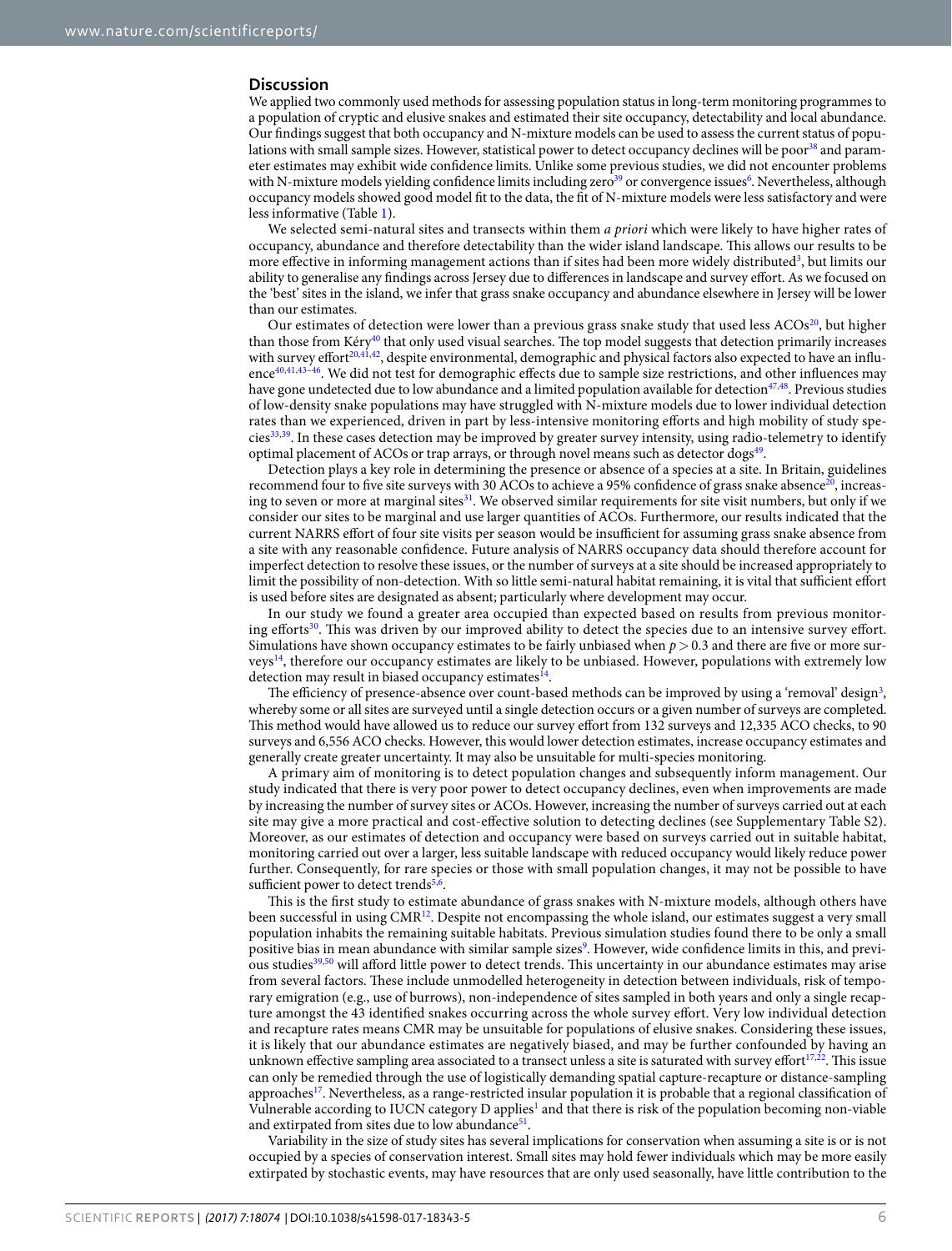overall population and may only be occupied by an unsustainable sink population. Larger sites may therefore be given greater priority for protection, management and monitoring as they will oten contain a wider selection of resources and bufer stochastic losses. However, small populations, particularly those occurring within fragmented landscapes, may depend on a collection of small sites rather than single large ones in order to meet resource requirements and disperse through the landscape. heir importance to conservation objectives therefore should not be solely assessed based on occupancy status at a single point in time, but instead over time with additional complementary information such as resource use and seasonal movement. The way in which the cumulative collection of sites supports the overall population in the long-term should be the main focus.

To avoid bias in population estimates from all model types, the assumptions of those models must be met. The biological reality is that without controlled experiments, assumption violations are likely to occur. Mobile study organisms such as snakes provide several challenges for monitoring studies $39$ , including the potential to violate closure assumptions by leaving sites or concealing themselves<sup>[47](#page-10-8)</sup>. These movements can be considered as tempo-rary emigration which can be driven by variation in environment, season or lifestage<sup>[6](#page-9-4)</sup>. Furthermore, on publicly accessible sites such as those studied here, seemingly unobtrusive recreational activities can disturb snakes $^{52}$  $^{52}$  $^{52}$ . Studies on these efects are lacking, however it is likely that they could inluence detectability, emigration and survival. For example, massasauga rattlesnakes (Sistrurus c. catenatus) move away or conceal themselves more when disturbed by humans<sup>[53](#page-10-14)</sup>.

To meet site closure and independence assumptions<sup>[9](#page-9-7)[,47](#page-10-8)</sup>, sites should be an appropriate size<sup>[22,](#page-9-18)[54](#page-10-15)</sup>, a robust survey design should be used where repeat surveys are carried out in a short time-frame[13](#page-9-10)[,17](#page-9-33)[,55](#page-10-16), and sites should be sufficiently separated to prevent movement between them within a season<sup>[3,](#page-9-1)[14,](#page-9-11)[33](#page-9-29)</sup>. Within Europe, herpetofauna monitoring schemes rarely use the robust design<sup>[22](#page-9-18)[,31](#page-9-27)</sup>, risking closure violation. However, if surveys are conducted in close succession then independence between them may be lost and seasonal efects upon detection may not be evaluated. Moreover, logistical constraints may limit the ability of surveyors to visit a site regularly. Datasets may therefore require truncation or pooling to meet closure assumptions<sup>[3](#page-9-1),[22](#page-9-18)</sup>. A parallel study (Ward *et al.*, in prep.) carried out short-term radio-tracking of 16 adult grass snakes at three study sites in Jersey. The results indicate that the snakes exhibit site idelity and small ranges, but within the site may be undetectable as they undergo a form of temporary emigration in which they are concealed within burrows or dense vegetation 84% of the time. Where datasets are sufficient, models that account for birth, death and temporary emigration may improve abun-dance estimation for rare and elusive species<sup>[47](#page-10-8),[54](#page-10-15)[,56](#page-10-17)</sup>.

Few studies have compared occupancy and N-mixture models (but see ref.<sup>[50](#page-10-11)</sup>), instead focusing on differences between abundance methods<sup>[6](#page-9-4),[41](#page-10-4),[56](#page-10-17)</sup>. Due to their comparatively low cost however, presence-absence and count based methods may be the most appropriate for monitoring multiple species, or those with difficult traits such as low detection and high mobility. Of these low-cost options, this study indicates that occupancy frameworks are more appropriate than count based methods for snakes and other elusive and mobile species<sup>[13](#page-9-10),[16](#page-9-13),[57](#page-10-18)</sup> due to (i) low frequency of encounters; (ii) low site abundance with little variation in counts<sup>[5](#page-9-3)[,56](#page-10-17)</sup>; (iii) unresolved issues in N-mixture modelling such as choice, fit and convergence of different error distributions<sup>[37](#page-9-34)[,42](#page-10-5)</sup>; (iv) ability to meet model assumptions; and (v) resource requirements<sup>[5](#page-9-3)[,18](#page-9-14)[,57](#page-10-18)</sup>. Consequently, although they required little extra survey efort, including the count data in this study contributed limited additional and potentially unreliable information on population status.

Monitoring comes in many forms, and may be carried out by academics, citizen scientists, non-governmental organisations, consultant ecologists or other interested parties. Generally all eforts will be to determine population status, but at different scales and with different resources and intensities. Therefore broader recommendations can be gleaned from other simulated and real-world studies. These indicate that occupancy measures tend to be more suited to widespread monitoring and rare species than abundance measures. This is particularly true when there is low cost associated with sampling, a small monitoring budget, many sites, a high frequency of sampling, few observations with little variation and low detection probability[4](#page-9-2)[,5](#page-9-3)[,57](#page-10-18)[,58](#page-10-19). Depending on budget, occupancy measures may detect changes in population size or area occupied respectively[4](#page-9-2),[18](#page-9-14), and may be best suited to detect-ing unrelated losses of subpopulations rather than a single synchronous decline<sup>[5](#page-9-3)</sup>. However, the efficiency of occu-pancy measures may decrease with increasing scale as more effort is taken to visit each site<sup>[57](#page-10-18)</sup> unless the removal design is used<sup>[3](#page-9-1)</sup>. Furthermore, these measures may have limited power to detect changes, and exhibit sensitivity to the number of observations per site and sampling frequency<sup>[5](#page-9-3),[57](#page-10-18)</sup>. Abundance measures are better suited when there are fewer sites (≤150), high detectability, high costs associated with sampling, and observations are variable but well explained by covariates<sup>[4](#page-9-2)[,5](#page-9-3)[,22](#page-9-18),[57](#page-10-18)</sup>. Identifying the thresholds at which these methods are no longer feasible for snakes would be a useful step<sup>[33](#page-9-29)</sup>, as done for birds, which showed abundance surveys to be more cost-effective than occupancy when the species was detected at  $>$ 16 sites in a season<sup>[4](#page-9-2)</sup>.

In order to make use of scarce resources, monitoring programmes are oten designed for multiple wide-spread species instead of species-specific programmes of umbrella or indicator species<sup>[58](#page-10-19)</sup>. Generally speaking, the former approach whilst utilising citizen scientists may have greater benefits for biodiversity<sup>[58](#page-10-19)</sup> and is the most cost-efective[59](#page-10-20). Attempts to monitor rare and range-restricted populations may require diferent approaches due to their spatial scale, number of occupied sites and as in this study, a large investment at each visit in order to get observations<sup>[4](#page-9-2)</sup>. As an example, the Jersey NARRS scheme is aimed at multiple widespread species and benefits from low costs for visiting sites due to the island's small spatial scale. With sufficient resources, many sites could be sampled making occupancy the appropriate choice. However, as a small island, there are a limited number of sites, volunteers and resources. Even if all available 1 km<sup>2</sup> cells were surveyed (n = 140)<sup>[30](#page-9-26)</sup> each year (an unlikely feat), NARRS could still only survey a maximum of 840 sites in a six-year cycle, many ACOs would be needed, and few sites are likely to be occupied by grass snakes. This may confound attempts to make reliable assessments of population status and change<sup>[30](#page-9-26)</sup> (see Supplementary Table S2). Conversely, with such a limited area it may be possible to survey a larger and more representative proportion of the overall landscape than on the mainland. Applying these issues to other hypothetical restricted populations where the costs of monitoring are greater, or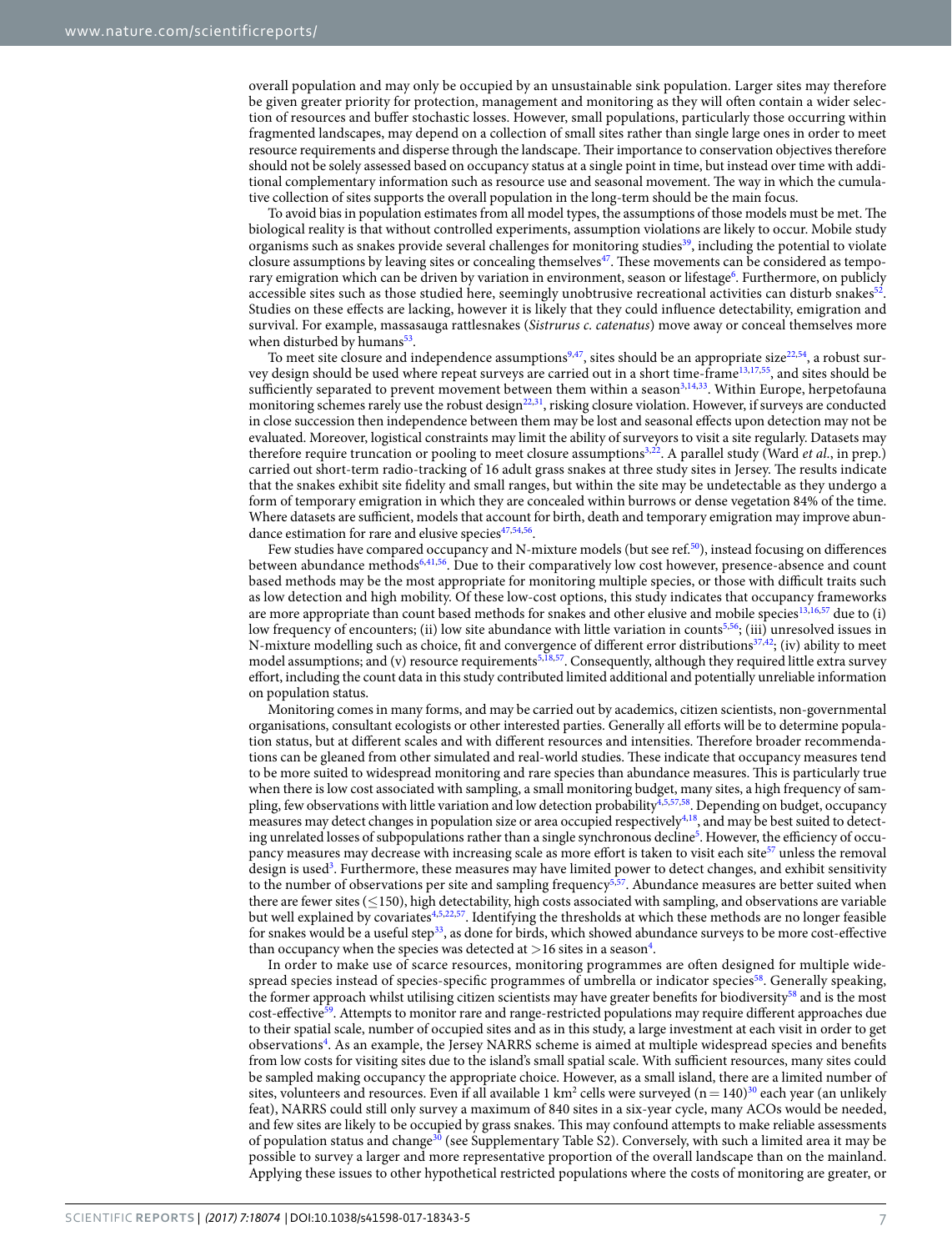<span id="page-8-0"></span>fewer resources are available, the most appropriate monitoring strategy may difer. Indeed, where a high intensity of sampling is required for monitoring as with many snakes<sup>[41](#page-10-4)</sup> and other elusive species, widespread citizen science programmes may not be suitable. herefore without speciic investment, and noting a lack of power, detecting trends in Jersey's grass snake population is unlikely. To improve the ability of NARRS to monitor Jersey's grass snake population, we recommend that efforts are made to enhance species detection at each survey site through increases in the number of ACOs and the number of survey visits. A robust sampling design<sup>[55](#page-10-16)</sup> will aid statistical analyses, and these methods will generally provide reliable results for other reptile species<sup>[20](#page-9-16)</sup>. Incorporation of a partial or full removal design<sup>[3](#page-9-1)</sup> may also be beneficial if the primary aim is to ascertain occupancy status.

In summary, few long-term studies of snake populations have been conducted, with available examples using simple counts or CMR to estimate abundance<sup>[26](#page-9-22)[,41](#page-10-4)</sup>. We recommend the incorporation of detection and the influences of covariates upon simple count data to provide more reliable population assessments whilst monitoring at larger scales than possible by CMR and other high-intensity methods. At larger scales still, where closure violation is a risk, or monitoring costs are reduced by using a removal design, occupancy provides a suitable method. Further work comparing the accuracy of diferent parameter estimates would be useful and could be carried out through simulation<sup>[6](#page-9-4)[,57](#page-10-18)</sup>.

For our study population, the remaining semi-natural areas containing structurally diverse habitats in the west and south-west of Jersey have maintained their occupancy status from previous unpublished work in 2002 (States of Jersey Department of the Environment, pers. comm.). his highlights the importance of this region for the locally scarce grass snake population and warrants further study to inform conservation management of these sites. We encourage others to carry out pilot studies and power analysis during development of monitoring schemes, and to test the application of N-mixture models on small populations where conventional CMR methods are unsuitable. Generally however we recommend the use of occupancy methods for rare and elusive species. Providing data that can enable reliable assessment of snake populations should be prioritised to assess status and investigate potential declines.

## **Materials and Methods**

To identify the best strategy for monitoring Jersey's grass snake population and determine current population status, we intensively surveyed remaining habitat over two years. We evaluated the goodness-of-it and applicability of occupancy and N-mixture models to our data, and identiied the factors inluencing species detectability. his enabled calculation of the survey efort required to determine absence from a site, and the number of sites to be surveyed to detect an occupancy decline.

**Surveys.** The island of Jersey (49°12′N, 2°8′W) is 117 km<sup>2</sup> and lies 22 km west of Normandy, France. The main pressures to its biodiversity are anthropogenic, with 83% of land-cover modified for human use<sup>[60](#page-10-21)</sup>. We selected 14 study sites (Fig. [1\)](#page-1-0) based upon grass snake distribution data from previous monitoring<sup>[30](#page-9-26)</sup>, the local biological records centre (<http://jerseybiodiversitycentre.org.je/>) and expert opinion. hese were largely within remaining semi-natural areas of Jersey National Park in the west of the island where the species has historically persisted<sup>[34](#page-9-30)</sup>. Sites comprised a mixture of dune grassland, coastal plains, heath and scrub along with amenity grassland and semi-urban areas, and were assigned to one of four habitat classes; amenity grassland, dune grassland, rough grassland or scrub (Table [3](#page-8-0)). Sites were deliberately large to meet closure assumptions (mean: 27.9 ha, range: 1.01–75.91; Table [2\)](#page-3-0), were delineated by (i) boundaries in land management, (ii) changes in vegetation composition and/or (iii) the presence of barriers to movement (e.g., roads), and were considered to contain all necessary resources for a population.

Within each site, surveys were conducted along a transect encompassing suitable habitats; therefore, the efective sampling area was not equivalent to the whole site. Transects ranged between 0.28 and 19.1 km (mean: 4.66) and were visited up to eight times (mean:  $6.95 \pm 0.36$  s.e.m.; Table [2](#page-3-0)) per season (March–October) in 2014 or 2015 by the same surveyor. Transects were surveyed using both visual encounter and ACO methods<sup>[31](#page-9-27)</sup>, with five of the 14 sites surveyed in both years. Repeat surveys of a transect were at least seven days apart to reduce disturbance and behavioural efects upon the study population. To ensure site closure for statistical modelling, a robust sur-vey design is recommended<sup>[55](#page-10-16)</sup>, where repeat site surveys occur over a short time-frame to ensure no change in the population. However, monitoring schemes may conduct surveys over a wide period<sup>[22](#page-9-18)[,30](#page-9-26)</sup> and so we tested the applicability of occupancy and N-mixture models on data collected in this way. If the closure assumption was violated through random emigration and immigration, the probability of transect occupancy is instead the probability of use, or for abundance, the number of individuals associated with - rather than resident along - a transect $^{3,17}$  $^{3,17}$  $^{3,17}$  $^{3,17}$ .

he number of ACOs varied between sites (Table [2\)](#page-3-0). At each site a comparable mixture of rooing felt, corrugated tin and bitumen sheets 0.45-0.5 m<sup>2</sup> in surface area were used as ACOs to maximise detection in differing thermal conditions<sup>[31](#page-9-27)</sup>. Due to the heterogeneity of the habitats, ACOs were not spaced evenly, but were primarily placed in south-facing habitats away from public disturbance<sup>[30](#page-9-26)</sup>. Covariates thought to influence occupancy, detec-tion or abundance were recorded based upon suspected and known life-history knowledge<sup>[20](#page-9-16),[43](#page-10-6)</sup> (Table [3\)](#page-8-0). Data were organised by week to test for efects of survey timing.

Encounters included live individuals, sloughed skins and carcasses. Sloughs and carcasses were removed when found to avoid duplicated records. All captured snakes were photographed for individual identification<sup>[12](#page-9-9)</sup>. The ventral patterns were compared across all captures to calculate a minimum population size based on the maximum number of unique individuals identified. This also provided evidence for validations of site-independence and independence between detections within a survey. This study was approved by the University of Kent School of Anthropology and Conservation ethical review committee. All handling and disturbance was conducted under licence (CR 23), issued under the Conservation of Wildlife Law (Jersey) 2000 by the States of Jersey Department of Environment and in accordance with current guidelines<sup>[61](#page-10-22)</sup>.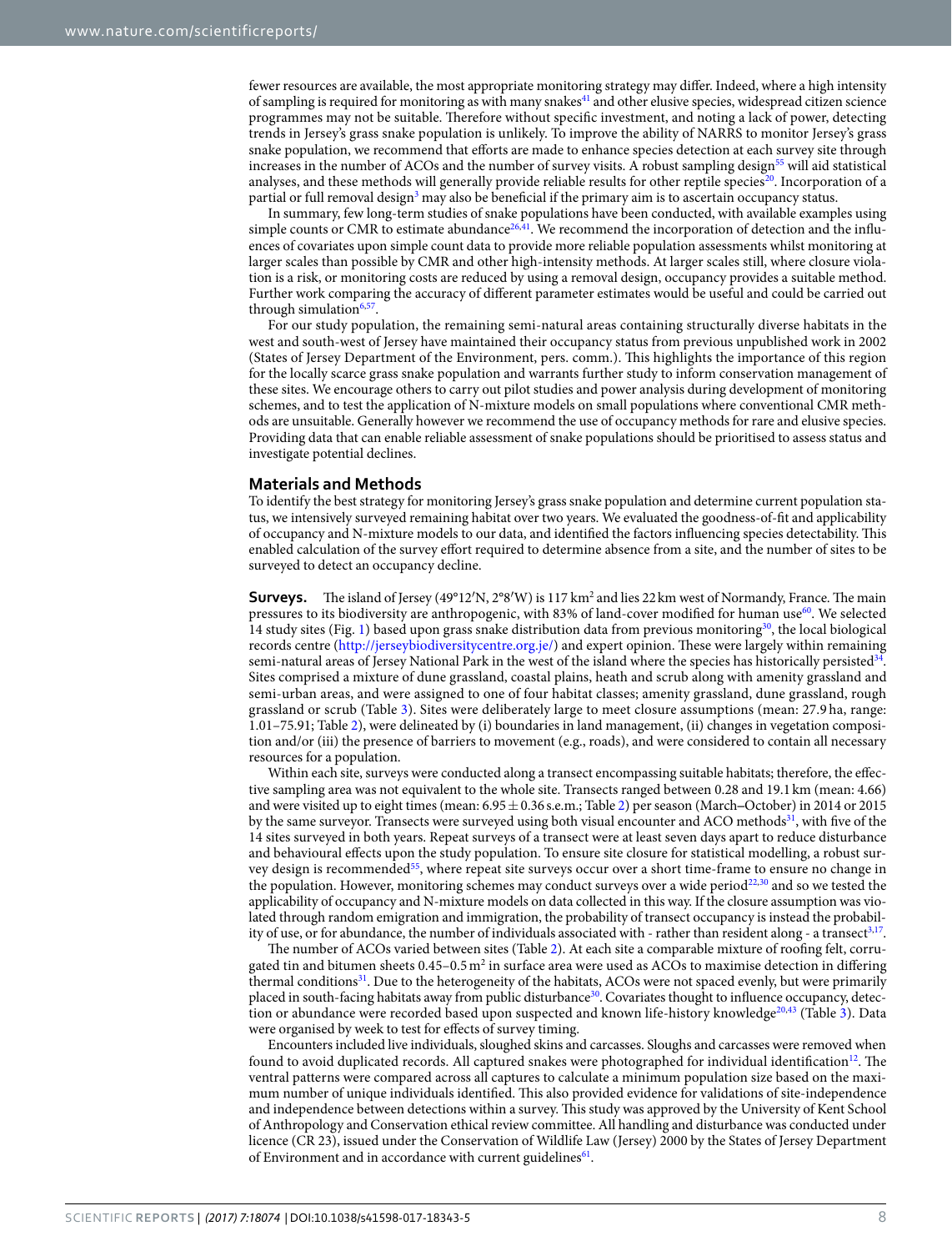| Covariate            | <b>Type</b> | <b>Level</b> | Description                                                                                                                                                                                                                                       |
|----------------------|-------------|--------------|---------------------------------------------------------------------------------------------------------------------------------------------------------------------------------------------------------------------------------------------------|
| habitat <sup>a</sup> | Factor      | <b>Site</b>  | Habitat type categorised by dominant habitat class calculated in ArcMap 10.2.1 from<br>Phase 1 survey data provided by the Jersey States Department of the Environment:<br>'Amenity grassland', 'Dune grassland', 'Rough grassland', 'Scrub'      |
| ACOs                 | Continuous  | <b>Site</b>  | Number of artificial cover objects (ACOs) surveyed on each site visit                                                                                                                                                                             |
| aspect <sup>a</sup>  | Factor      | <b>Site</b>  | Mean aspect azimuth of site calculated using script from Carl Beyerhelm, Coconino<br>National Forest [Available from: https://geonet.esri.com/thread/47864] (accessed<br>31/12/2015) in ArcMap 10.2.1: 'N', 'NE', 'E', 'SE', 'S', 'SW', 'W', 'NW' |
| conditions           | Factor      | Survey       | Weather conditions during survey: 'Sunny', 'Sunny / Overcast', 'Overcast'                                                                                                                                                                         |
| cloud                | Continuous  | Survey       | Estimated % of cloud cover at start of survey                                                                                                                                                                                                     |
| temperature          | Continuous  | Survey       | Mean daily temperature (°C) from Jersey Meteorological Section of the Department of the<br>Environment Jersey (linear and quadratic)                                                                                                              |
| transect             | Continuous  | Site         | Transect length (km); used only as an offset on occupancy and abundance                                                                                                                                                                           |
| rain                 | Continuous  | Survey       | Daily rainfall (mm) from Jersey Meteorological Section of the Department of the<br>Environment Jersey (linear and quadratic)                                                                                                                      |
| week                 | Continuous  | Survey       | Calendar week with week 1 adjusted to the first week of March (linear and quadratic)                                                                                                                                                              |

<span id="page-9-2"></span><span id="page-9-1"></span><span id="page-9-0"></span>**Table 3.** Covariates evaluated as potential predictors of grass snake occupancy  $(\psi)$ , detection  $(p)$  or abundance (λ). he level indicates whether the covariate was measured at the site-level (site), or within each survey visit (survey). Continuous covariates were scaled to their mean and one standard deviation. <sup>a</sup>All land-cover covariates were calculated in ArcMap v.10.2.1 ([http://arcgis.com\)](http://arcgis.com).

<span id="page-9-4"></span><span id="page-9-3"></span>

<span id="page-9-8"></span><span id="page-9-7"></span><span id="page-9-6"></span><span id="page-9-5"></span>**Statistical analysis – detection, occupancy and abundance.** We used a static single-season model whereby each site-year combination was treated as a separate site, and transect occupancy or abundance was assumed to be independent for each year. his enabled an efective sample size of 19 'site-years' for determining the influences of covariates upon each parameter with greater precision<sup>[17](#page-9-33)[,62](#page-10-23)</sup>. Within the main text, we refer to 'site-years' as sites. Non-independence between site-years could lead to underestimation of model error for occupancy and abundance parameters, so we apply caution in their interpretation. To this single-season dataset we applied a set of hierarchical models, whereby an observation model with the detection/non-detection or count data is conditionally related to a state model describing occupancy or abundance<sup>[17](#page-9-33)</sup>. We assumed that transects had constant occupancy throughout each year and detections between transects were independent<sup>[14](#page-9-11)</sup>. N-mixture models provide estimates of abundance and rely on similar closure assumptions to occupancy models, but instead incorporate count data, assume that no changes in abundance occur across the sampling period and that detec-tions within a survey are independent of each other<sup>[9](#page-9-7)</sup>.

<span id="page-9-33"></span><span id="page-9-16"></span><span id="page-9-15"></span><span id="page-9-14"></span><span id="page-9-13"></span><span id="page-9-12"></span><span id="page-9-11"></span><span id="page-9-10"></span><span id="page-9-9"></span>All analyses were conducted in R with packages unmarked<sup>[63](#page-10-24)</sup> v. 0.11-0 ([https://cran.r-project.org/web/pack](https://cran.r-project.org/web/packages/unmarked/index.html)[ages/unmarked/index.html\)](https://cran.r-project.org/web/packages/unmarked/index.html) and AICcmodavg v. 2.1-0. ([https://cran.r-project.org/web/packages/AICcmodavg/](https://cran.r-project.org/web/packages/AICcmodavg/index.html) [index.html](https://cran.r-project.org/web/packages/AICcmodavg/index.html)). A set of candidate models were developed for each parameter; occupancy, detection or abundance (Table [3;](#page-8-0) Supplementary Tables S3‒S5). Models were held constant, or allowed to vary by site and observation covariates (detection) or site covariates only (occupancy and abundance). Covariates were incorporated through a logit-link function with only a single covariate for detection or occupancy/abundance for simplicity. Rainfall, temperature and week were incorporated into models as linear and quadratic effects<sup>[42](#page-10-5)</sup>. As transect length and therefore the efective sampling area varied, we incorporated transect length as an ofset within each model on occupancy or abundance, assuming they may increase with transect length<sup>[17](#page-9-33)</sup>. Therefore, outputs are the occupancy or abundance per kilometre of transect (density) respectively, unless stated otherwise.

<span id="page-9-24"></span><span id="page-9-23"></span><span id="page-9-22"></span><span id="page-9-21"></span><span id="page-9-20"></span><span id="page-9-19"></span><span id="page-9-18"></span><span id="page-9-17"></span>We discarded models that failed to converge, and those remaining were ranked by Akaike weight  $(w_{i})$  and ∆AICc values as ∆AICc is more appropriate for small sample sizes than ∆AIC<sup>[64](#page-10-25)</sup>. The number of observations was set to 132 (total number of site surveys) for detection and 19 (number of site-years) for occupancy and abun-dance<sup>[17](#page-9-33)</sup> (Table [2](#page-3-0)). Top models were those with  $\Delta AICc \leq 2^{64}$  $\Delta AICc \leq 2^{64}$  $\Delta AICc \leq 2^{64}$ , with goodness-of-fit assessed using Pearson's  $\chi^2$ statistic and 1000 bootstrap simulations<sup>[65](#page-10-26)</sup>. Where overdispersion was indicated ( $\hat{c} > 1$ ), models were ranked using the quasi-likelihood alternative QAICc<sup>[64](#page-10-25)</sup> adjusted with the  $\hat{c}$  value of the most complex model. For abundance, diferent mixtures (Poisson, Negative Binomial or Zero-Inlated Poisson) were evaluated via model selection  $(AICc)$  and goodness-of-fit tests<sup>[42](#page-10-5)</sup>.

<span id="page-9-27"></span><span id="page-9-26"></span><span id="page-9-25"></span>With low detectability and limited sampling occasions, infinite<sup>[66](#page-10-27)</sup> or biased<sup>[6](#page-9-4)</sup> estimates of abundance can occur. To avoid this we evaluated varying upper bounds and found 50 to be sufficient. Bayesian approaches were used to estimate the abundance along each transect and total abundance across all transects using the 'ranef' and empir-ical best unbiased predictor ('BUP') functions in unmarked<sup>[63](#page-10-24)</sup>. These methods calculate the posterior abundance distribution based on the data and model parameters. Parametric bootstrapping with 1000 simulations was used to identify 95% confidence intervals for total abundance across transects.

<span id="page-9-29"></span><span id="page-9-28"></span>**Statistical analysis - survey effort.** The minimum number of surveys required to detect a grass snake at an occupied site were calculated for probabilities of 0.80, 0.90 or 0.95[67](#page-10-28). We used detection estimates from our top occupancy model and calculated the minimum number of surveys needed for survey efforts of 0-500 ACOs. These were used to evaluate our own survey efforts and to make recommendations for future monitoring.

<span id="page-9-34"></span><span id="page-9-32"></span><span id="page-9-31"></span><span id="page-9-30"></span>Currently, NARRS volunteers survey sites four or more times between March and June. Occupancy data are combined across six-year cycles, where any sites surveyed in multiple years are considered independent. Each six-year cycle is then treated as an independent period and occupancy trends are assessed between the difer-ent cycles<sup>[30](#page-9-26)</sup>. Using modified R code from a previous study<sup>[38](#page-10-1)</sup> (see Supplementary Methods S1), we conducted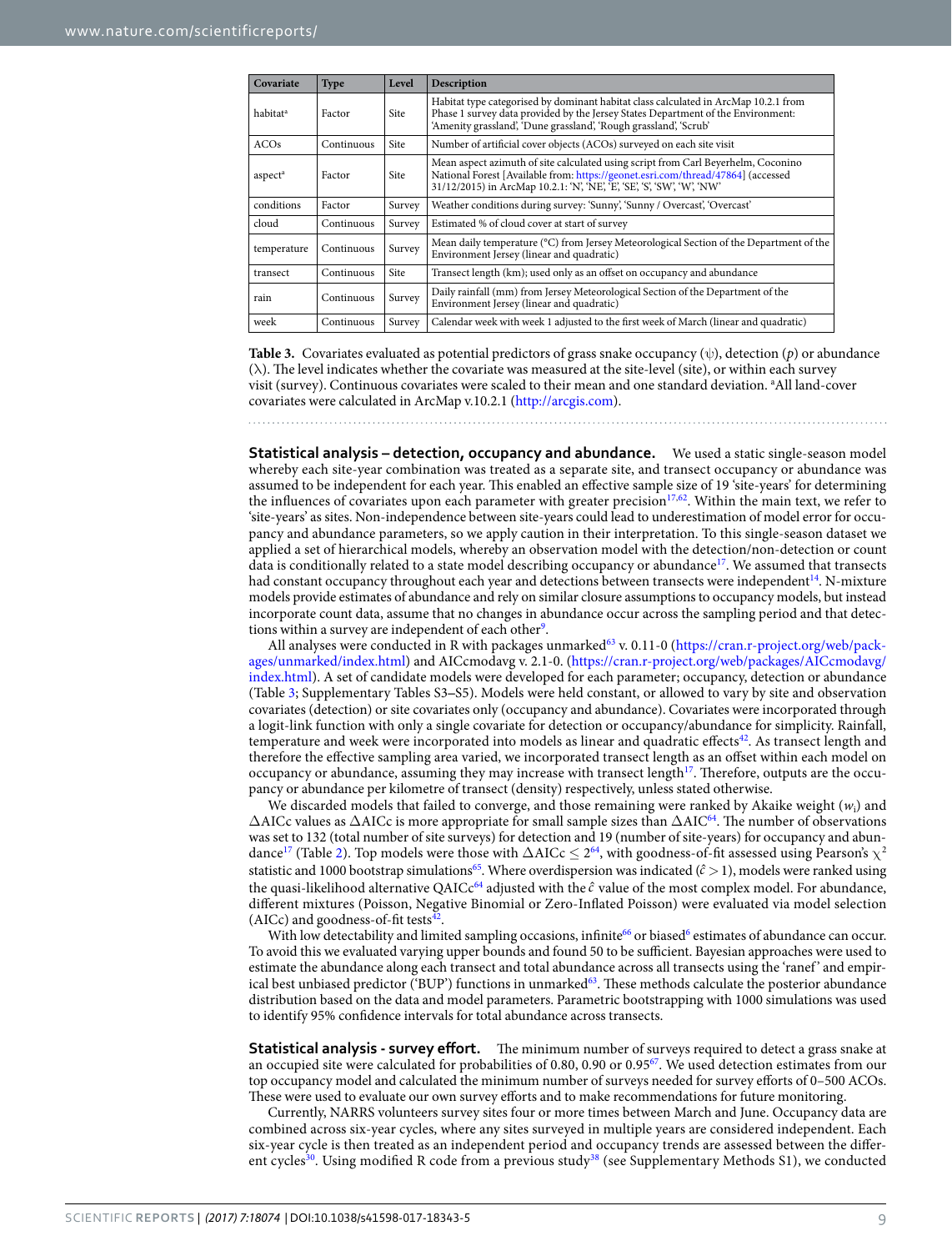<span id="page-10-2"></span><span id="page-10-1"></span>a one-tailed power analysis to estimate the number of sites required to detect a significant occupancy decline between two independent periods. he probability of Type I (*α*) and Type II (*β*) errors were expected to be under a normal distribution (z). The initial ( $\psi_1$ ) and resulting ( $\psi_2 = \psi_1$  (1 – R)) occupancy probabilities were derived from our top model estimates given a transect length of 1.5 km, based on the Jersey NARRS mean<sup>[30](#page-9-26)</sup>. Detection estimates (p) were derived from the top detection model.

<span id="page-10-5"></span><span id="page-10-4"></span><span id="page-10-3"></span>We varied detection predictions based on the number of ACOs from 0 to 100 at 10 ACO increments, noting that the number of ACOs currently used in Jersey rarely exceeds 10 per site (States of Jersey Department of Environment, pers. comm.). We assessed the number of sites required to detect declines (R) of 50%, 30% and 15% using a significance level of  $\alpha$  = 0.05 with either four, six or eight survey visits (K). We assumed detection and occupancy were constant across seasons and the same number of surveys were made in each period.

<span id="page-10-6"></span>**Data availability.** The datasets from this study will be made available in the Kent Academic Repository upon the manuscript's publication.

### <span id="page-10-7"></span>**References**

- <span id="page-10-8"></span> 1. International Union for the Conservation of Nature. IUCN red list categories and criteria: version 3.1. Second edition. Available at: [http://www.iucnredlist.org/technical-documents/categories-and-criteria.](http://www.iucnredlist.org/technical-documents/categories-and-criteria) (Date of access: 12/02/2016).
- <span id="page-10-9"></span>2. Yoccoz, N. G., Nichols, J. D. & Boulinier, T. Monitoring of biological diversity in space and time. Trends Ecol. Evol. **16**, 44–453 (2001).
- <span id="page-10-10"></span> 3. MacKenzie, D. I. Occupancy estimation and modeling: inferring patterns and dynamics of species occurrence (Academic Press, 2005). 4. Joseph, L. N., Field, S. A., Wilcox, C. & Possingham, H. P. Presence–absence versus abundance data for monitoring threatened
- species. Conserv. Biol. **20**, 1679–1687 (2006).
- <span id="page-10-11"></span>5. Pollock, J. F. Detecting population declines over large areas with presence-absence, time-to-encounter, and count survey methods. Conserv. Biol. **20**, 882–892 (2006).
- <span id="page-10-12"></span> 6. Couturier, T., Cheylan, M., Bertolero, A., Astruc, G. & Besnard, A. Estimating abundance and population trends when detection is low and highly variable: a comparison of three methods for the Hermann's tortoise. J. Wildlife Manage. **77**, 454–462 (2013).
- <span id="page-10-13"></span> 7. Fitch, H. S. & Fitch, H. S. A Kansas snake community: composition and changes over 50 years (Krieger Publishing Company, 1999). 8. Beaupre, S. J. & Douglas, L. E. Snakes as indicators and monitors of ecosystem properties in Snakes: ecology and conservation (eds. Mullin, S. J. & Siegel, R. A.) 244-261 (Cornell University Press, 2009).
- <span id="page-10-14"></span>9. Royle, J. A. N‐mixture models for estimating population size from spatially replicated counts. Biometrics **60**, 108–115 (2004).
- <span id="page-10-15"></span>10. White, G. C. Capture-recapture and removal methods for sampling closed populations (Los Alamos National Laboratory, 1982).
- <span id="page-10-16"></span> 11. Buckland, S. T. et al. Introduction to distance sampling: estimating abundance of biological populations (Oxford University Press, 2001).
- <span id="page-10-17"></span>12. Mertens, D. Population structure and abundance of grass snakes, Natrix natrix, in central Germany. J. Herpetol. **29**, 454–456 (1995).
- <span id="page-10-18"></span>13. Dorcas, M. E. & Willson, J. D. Innovative methods for studies of snake ecology and conservation in Snakes: ecology and conservation (eds. Mullin, S. J. & Siegel, R. A.) 5‒37 (Cornell University Press, 2009).
- 14. MacKenzie, D. I. et al. Estimating site occupancy rates when detection probabilities are less than one. Ecology **83**, 2248–2255 (2002). 15. Guillera-Arroita, G., Lahoz-Monfort, J. J., MacKenzie, D. I., Wintle, B. A. & McCarthy, M. A. Ignoring imperfect detection in
- <span id="page-10-19"></span>biological surveys is dangerous: a response to 'itting and interpreting occupancy models'. PloS one **9**, e99571 (2014). 16. Durso, A. M., Willson, J. D. & Winne, C. T. Needles in haystacks: estimating detection probability and occupancy of rare and cryptic
- <span id="page-10-20"></span>snakes. Biol. Conserv. **144**, 1508–1515 (2011).
- <span id="page-10-21"></span> 17. Kéry, M. & Royle, J. A. Applied hierarchical modeling in ecology: analysis of distribution, abundance and species richness in R and BUGS: volume 1: prelude and static models (Academic Press, 2015).
- 18. Gaston, K. J. et al. Abundance–occupancy relationships. J. Appl. Ecol. **37**, 39–59 (2000).
- <span id="page-10-22"></span>19. Böhm, M. et al. he conservation status of the world's reptiles. Biol. Conserv. **157**, 372–385 (2013).
- <span id="page-10-23"></span> 20. Sewell, D., Guillera-Arroita, G., Griiths, R. A. & Beebee, T. J. When is a species declining? Optimizing survey efort to detect population changes in reptiles. PloS one **7**, e43387 (2012).
- <span id="page-10-24"></span>21. Bonnet, X. et al. Forest management bolsters native snake populations in urban parks. Biol. Conserv. **193**, 1–8 (2016).
- 22. Kéry, M. et al. Trend estimation in populations with imperfect detection. J. Appl. Ecol. **46**, 1163–1172 (2009).
- <span id="page-10-25"></span>23. Gibbons, J. W. et al. he global decline of reptiles, déjà vu amphibians. Bioscience **50**, 653–666 (2000).
- <span id="page-10-26"></span>24. Cox, N. A. & Temple, H. J. European red list of reptiles. (Luxembourg: Office for Official Publications of the European Communities, 2009). Available at: [https://www.iucn.org/sites/dev/iles/import/downloads/european\\_red\\_list\\_of\\_reptiles\\_1.pdf.](https://www.iucn.org/sites/dev/files/import/downloads/european_red_list_of_reptiles_1.pdf) (Date of access: 03/11/2014).
- <span id="page-10-28"></span><span id="page-10-27"></span>25. Zhou, Z. & Jiang, Z. International trade status and crisis for snake species in China. Conserv. Biol. **18**, 1386–1394 (2004).
- <span id="page-10-0"></span>26. Reading, C. J. et al. Are snake populations in widespread decline? Biol. Letters **6**, 777–780 (2010).
- 27. Rodda, G. Where's Waldo (and the snakes)? Herpetol. Rev. **24**, 44–45 (1993).
- 28. Tonini, J. F. R., Beard, K. H., Ferreira, R. B., Jetz, W. & Pyron, R. A. Fully-sampled phylogenies of squamates reveal evolutionary patterns in threat status. Biol. Conserv. **204**, 23–31 (2016).
- 29. Colli, G. R. et al. In the depths of obscurity: Knowledge gaps and extinction risk of Brazilian worm lizards (Squamata, Amphisbaenidae). Biol. Conserv. **204**, 51–62 (2016).
- 30. Wilkinson, J. W., French, G. C. & Starnes, T. Jersey NARRS report 2007–2012. Results of the irst full NARRS cycle in Jersey: setting the baseline. Unpublished report to the States of Jersey Environment Department. (Amphibian and Reptile Conservation Trust, 2013). Available at: [https://www.gov.je/SiteCollectionDocuments/Government%20and%20administration/R%20-%20Jersey%](https://www.gov.je/SiteCollectionDocuments/Government%20and%20administration/R%20-%20Jersey%20National%20Amphibian%20and%20Reptile%20Recording%20Scheme%20Report%202007-12%20DM%2021052015.pdf) [20National%20Amphibian%20and%20Reptile%20Recording%20Scheme%20Report%202007-12%20DM%2021052015.pdf.](https://www.gov.je/SiteCollectionDocuments/Government%20and%20administration/R%20-%20Jersey%20National%20Amphibian%20and%20Reptile%20Recording%20Scheme%20Report%202007-12%20DM%2021052015.pdf) (Date of access: 13/03/2014).
- 31. Sewell, D., Griffiths, R. A., Beebee, T. J., Foster, J. & Wilkinson, J. W. Survey protocols for the British herpetofauna Version 1.0. (Amphibian and Reptile Conservation Trust, 2013). Available at: [http://narrs.org.uk/documents/Survey\\_protocols\\_for\\_the\\_British\\_](http://narrs.org.uk/documents/Survey_protocols_for_the_British_herpetofauna.pdf) [herpetofauna.pdf.](http://narrs.org.uk/documents/Survey_protocols_for_the_British_herpetofauna.pdf) (Date of access: 23/01/2014).
- 32. Turner, F. B. The dynamics of populations of squamates, crocodilians and rhynchocephalians in Biology of the Reptilia. Volume 7. Ecology and Behaviour (eds. Gans, C. & Tinkle, D. W.) 157-264 (Academic Press, 1978).
- 33. Steen, D. A. Snakes in the grass: secretive natural histories defy both conventional and progressive statistics. Herpetol. Conserv. Bio. **5**, 183–188 (2010).
- 34. Le Sueur, F. The natural history of Jersey (Phillimore & Co., 1976).
- 35. Hagman, M., Elmberg, J., Kärvemo, S. & Löwenborg, K. Grass snakes (Natrix natrix) in Sweden decline together with their anthropogenic nesting-environments. Herpetol. J. **22**, 199–202 (2012).
- 36. Madsen, T. Movements, home range size and habitat use of radio-tracked grass snakes (Natrix natrix) in southern Sweden. Copeia, 707‒713 (1984).
- 37. Joseph, L. N., Elkin, C., Martin, T. G. & Possingham, H. P. Modeling abundance using N‐mixture models: the importance of considering ecological mechanisms. Ecol. Appl. **19**, 631–642 (2009).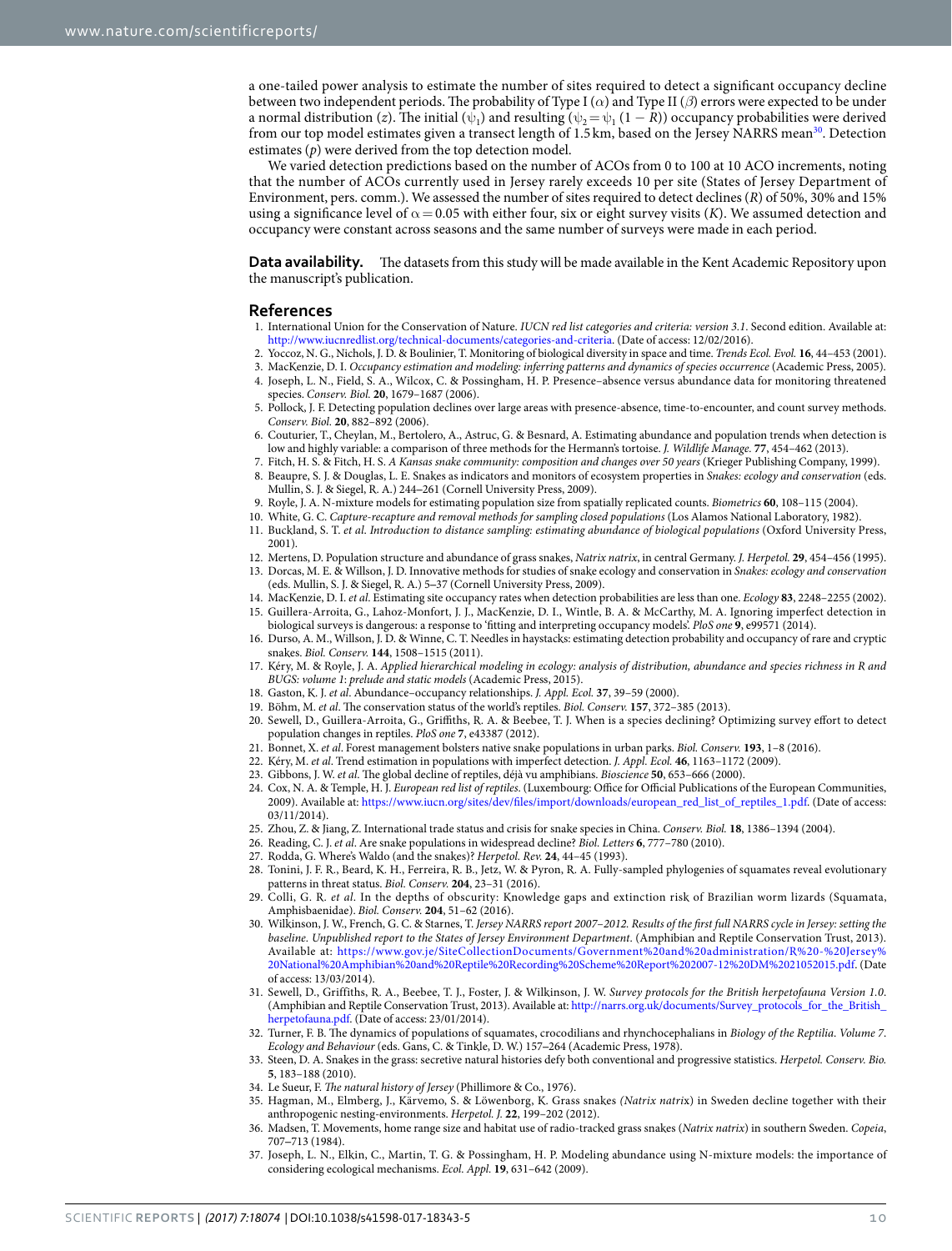- 38. Guillera‐Arroita, G. & Lahoz‐Monfort, J. J. Designing studies to detect diferences in species occupancy: power analysis under imperfect detection. Methods Ecol. Evol. **3**, 860–869 (2012).
- 39. Steen, D., Guyer, C. & Smith, L. A case study of relative abundance in snakes in Reptile biodiversity: standard methods for inventory and monitoring (eds. McDiarmid, R. W., Foster, M. S., Guyer, C., Gibbons, J. W. & Chernoff, N.) 287-294 (University of California Press, 2012).
- 40. Kéry, M. Inferring the absence of a species: a case study of snakes. J. Wildlife Manage. **66**, 330–338 (2002).
- 41. Lind, A. J., Welsh, H. H. & Tallmon, D. A. Garter snake population dynamics from a 16-year study. Considerations for ecological monitoring. Ecol. Appl. **15**, 294–303 (2005).
- 42. Kéry, M., Royle, J. A. & Schmid, H. Modeling avian abundance from replicated counts using binomial mixture models. Ecol. Appl. **15**, 1450–1461 (2005).
- 43. Joppa, L. N., Williams, C. K., Temple, S. A. & Casper, G. S. Environmental factors affecting sampling success of artificial cover objects. Herpetol. Conserv. Bio. **5**, 143–148 (2009).
- 44. Gregory, P. T. & Tuttle, K. N. Efects of body size and reproductive state on cover use of ive species of temperate-zone natricine snakes. Herpetologica **72**, 64–72 (2016).
- 45. Bonnet, X. & Naulleau, G. Catchability in snakes: consequences for estimates of breeding frequency. Can. J. Zool. **74**, 233–239  $(1996)$
- 46. Rodda, G. H. et al. Population size and demographics in Reptile biodiversity: standard methods for inventory and monitoring (eds. McDiarmid, R. W., Foster, M. S., Guyer, C., Gibbons, J. W. & Chernoff, N.) 283-322 (University of California Press, 2012).
- 47. Bailey, L. L., Simons, T. R. & Pollock, K. H. Estimating detection probability parameters for Plethodon salamanders using the robust capture-recapture design. J. Wildlife Manage. **68**, 1–13 (2004).
- 48. Tanadini, L. G. & Schmidt, B. R. Population size influences amphibian detection probability: implications for biodiversity monitoring programs. PLoS One **6**, e28244 (2011).
- 49. Browne, C. M., Stafford, K. J. & Fordham, R. A. The detection and identification of tuatara and gecko scents by dogs. J. Vet. Behav. **10**, 496–503 (2015).
- 50. Doré, F., Grillet, P., hirion, J., Besnard, A. & Cheylan, M. Implementation of a long-term monitoring program of the ocellated lizard (Timon lepidus) population on Oleron Island. Amphibia-Reptilia **32**, 159–166 (2011).
- 51. Soulé, M. E. Thresholds for survival: maintaining fitness and evolutionary potential in Conservation biology: an evolutionaryecological perspective (eds. Soulé, M. E. & Wilcox, A.) 151–169 (Sinauer Associates, 1980).
- 52. Weatherhead, P. J. & Madsen, T. Linking behavioral ecology to conservation objectives in Snakes: ecology and conservation (eds. Mullin, S. J. & Seigel, R. A.) 149-171 (Cornell University Press, 2011).
- 53. Prior, K. A. & Weatherhead, P. J. Response of free-ranging eastern massasauga rattlesnakes to human disturbance. J. Herpetol. **28**, 255–257 (1994).
- 54. Chandler, R. B., Royle, J. A. & King, D. I. Inference about density and temporary emigration in unmarked populations. Ecology **92**, 1429–1435 (2011).
- 55. Pollock, K. H. A capture-recapture design robust to unequal probability of capture. J. Wildlife Manage. 752-757 (1982).
- 56. Dénes, F. V., Silveira, L. F. & Beissinger, S. R. Estimating abundance of unmarked animal populations: accounting for imperfect detection and other sources of zero inlation. Methods Ecol. Evol. **6**, 543–556 (2015).
- 57. Zylstra, E. R., Steidl, R. J. & Swann, D. E. Evaluating survey methods for monitoring a rare vertebrate, the Sonoran desert tortoise. J. Wildlife Manage. **74**, 1311–1318 (2010).
- 58. Manley, P. N., Zielinski, W. J., Schlesinger, M. D. & Mori, S. R. Evaluation of a multiple‐species approach to monitoring species at the ecoregional scale. Ecol. Appl. **14**, 296–310 (2004).
- 59. O'Donnell, R. P. & Durso, A. M. Harnessing the power of a global network of citizen herpetologists by improving citizen science databases. Herpetol. Rev. **45**, 151–157 (2014).
- 60. States of Jersey Department of the Environment. he environment in igures: A report on the condition of Jersey's environment 2011–2015. (States of Jersey Department of the Environment, 2016). Available at: [https://www.gov.je/government/pages/](https://www.gov.je/government/pages/statesreports.aspx?reportid=2312) [statesreports.aspx?reportid](https://www.gov.je/government/pages/statesreports.aspx?reportid=2312)=2312 (Date of access: 18/10/2016).
- 61. Guidelines for the treatment of animals in behavioural research and teaching. Anim. Behav. **123**, I‒IX (2017).
- 62. Fogg, A. M., Roberts, L. J. & Burnett, R. D. Occurrence patterns of Black-backed Woodpeckers in green forest of the Sierra Nevada Mountains, California, USA. Avian Conserv. Ecol. **9**, 3 (2014).
- 63. Fiske, I. & Chandler, R. unmarked: An R package for fitting hierarchical models of wildlife occurrence and abundance. J. Stat. Softw **43**, 1–23 (2011).
- 64. Burnham, K. & Anderson, D. Model selection and multimodel inference: A practical information-Theoretic Approach (Springer-Verlag, 2002).
- 65. MacKenzie, D. I. & Bailey, L. L. Assessing the it of site-occupancy models. J. Agr. Biol. Envir. St. **9**, 300–318 (2004).
- 66. Dennis, E. B., Morgan, B. J. & Ridout, M. S. Computational aspects of N‐mixture models. Biometrics **71**, 237–246 (2015).
- 67. McArdle, B. H. When are rare species not there? Oikos **57**, 276–277 (1990).
- 68. Wickham, H. Ggplot2: Elegant graphics for data analysis (Springer-Verlag, 2016).

## **Acknowledgements**

We would like to thank our field volunteers for assisting with data collection, the Jersey Biodiversity Centre for sharing data and the States of Jersey Department of Environment, Amphibian and Reptile Conservation, colleagues at the University of Kent, John Clare, Marc Kéry and Gurutzeta Guillera-Arroita for providing advice and support. We are also grateful to the many landowners that allowed us to conduct the study on their property and to Harsco Jersey for the donation of materials. Funding was provided by the States of Jersey Department of Environment, the Jersey Ecology Fund and the British Herpetological Society Student Grant Scheme.

## **Author Contributions**

All authors devised the study. R.W. carried out all data collection and analysis. All authors wrote the main manuscript text and reviewed the manuscript.

## **Additional Information**

**Supplementary information** accompanies this paper at [https://doi.org/10.1038/s41598-017-18343-5.](http://dx.doi.org/10.1038/s41598-017-18343-5)

**Competing Interests:** The authors declare that they have no competing interests.

**Publisher's note:** Springer Nature remains neutral with regard to jurisdictional claims in published maps and institutional affiliations.